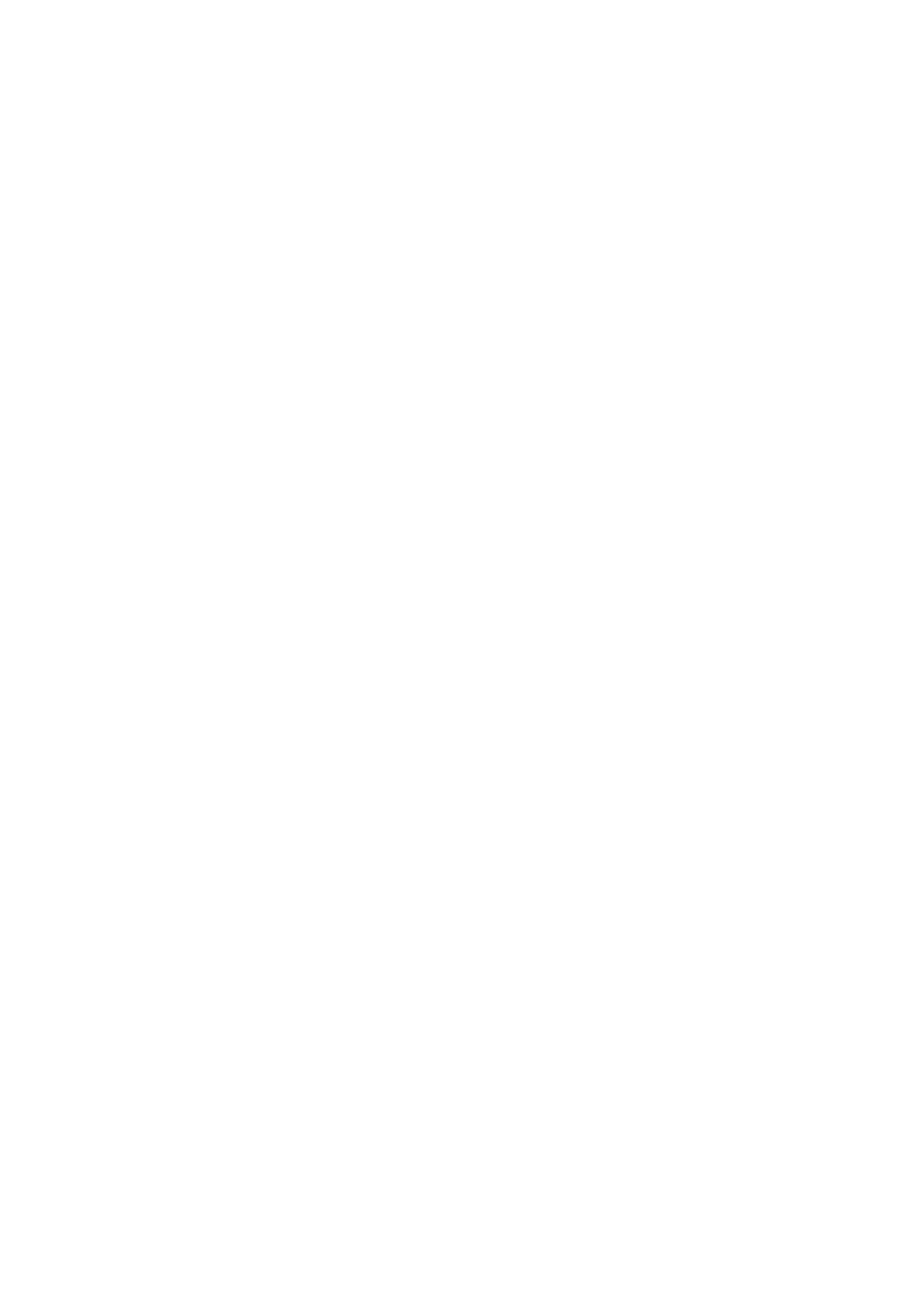# Condensed consolidated interim financial information contents

# Condensed consolidated interim financial information

|                | Interim report                                               | 4              |
|----------------|--------------------------------------------------------------|----------------|
| Overview       |                                                              | 4              |
|                | <b>Main developments</b>                                     | 4              |
|                | <b>Conformity statement</b>                                  | 6              |
|                | <b>Condensed consolidated interim accounts</b>               |                |
|                | <b>Condensed consolidated balance sheet</b>                  | $\overline{7}$ |
|                | Condensed consolidated profit and loss account               | 8              |
|                | Condensed consolidated statement of comprehensive income     | 9              |
|                | <b>Condensed consolidated statement of cash flows</b>        | 10             |
|                | Condensed consolidated statement of changes in equity        | 11             |
|                | Notes to the Condensed consolidated interim accounts         | 12             |
| 1              | Accounting policies                                          | 12             |
| 2              | Financial assets at fair value through profit or loss        | 14             |
| 3              | Investment securities                                        | 14             |
| 4              | Loans                                                        | 15             |
| 5              | Customer deposits and other funds on deposit                 | 18             |
| 6              | Financial liabilities at fair value through profit or loss   | 18             |
| 7              | Other borrowed funds                                         | 19             |
| 8              | Provisions                                                   | 19             |
| $\overline{9}$ | Debt securities issued                                       | 19             |
| 10             | Subordinated debt                                            | 21             |
| 11             | Equity                                                       | 21             |
| 12             | Interest result                                              | 22             |
| 13             | Staff expenses                                               | 22             |
| 14             | Regulatory levies                                            | 22             |
| 15             | Other operating expenses                                     | 23             |
| 16             | Fair value of financial assets and liabilities               | 23             |
| 17             | Contingent liabilities and commitments                       | 25             |
| 18             | Subsequent and other events                                  | 25             |
| 19             | Capital and liquidity management                             | 26             |
|                | Authorisation of the Condensed consolidated interim accounts | 27             |
|                | <b>Other information</b>                                     |                |
|                | Independent auditor's review report                          | 28             |

Contact and legal information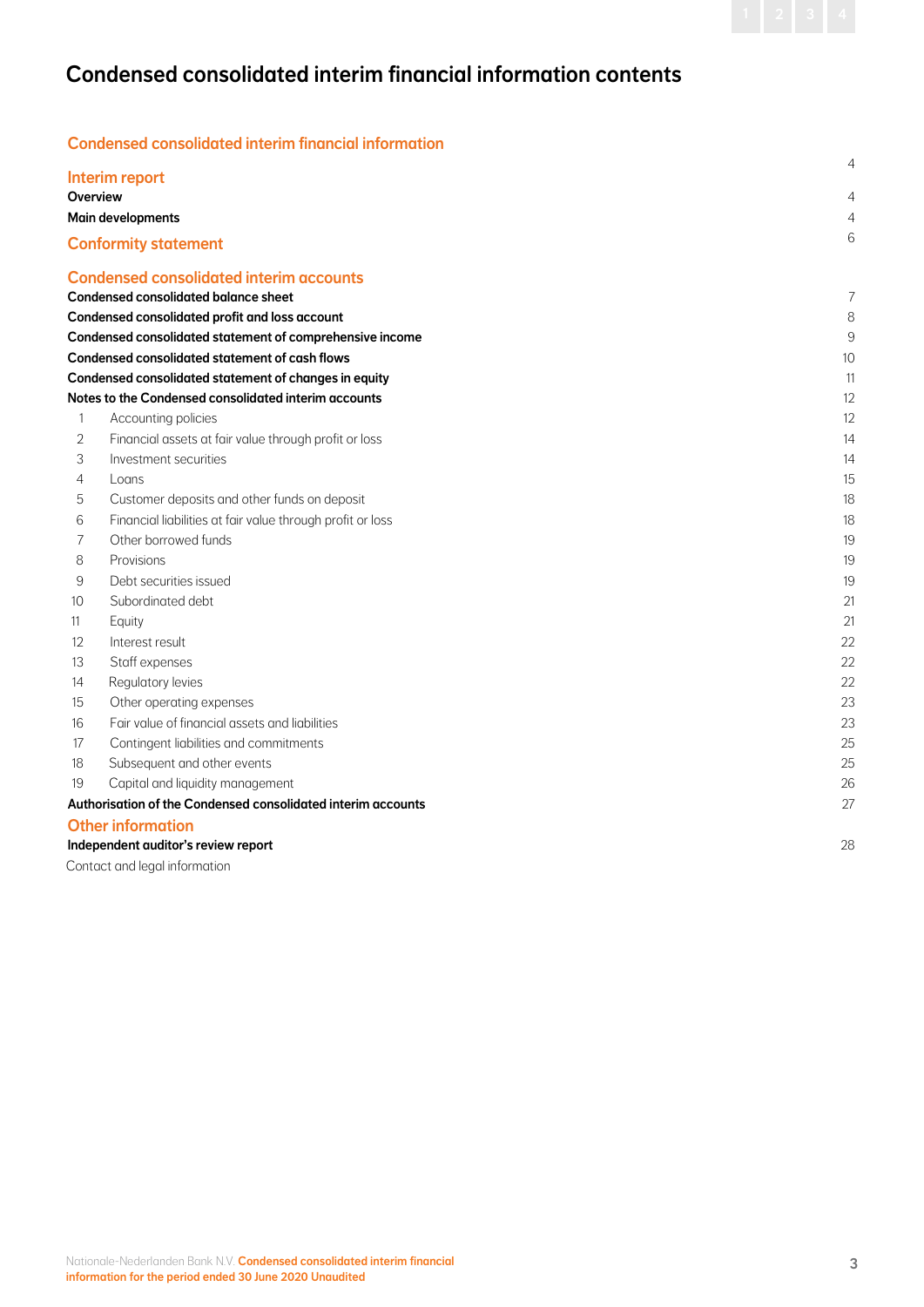

# Interim report

# **Overview**

NN Bank is part of NN Group N.V.

# NN Group

NN Group N.V. (NN Group) is an international financial services company, active in 18 countries, with a strong presence in a number of European countries and Japan. NN Group offers retirement services, pensions, insurance, investments and banking to approximately 18 million customers. NN Group includes Nationale-Nederlanden, NN, NN Investment Partners, ABN AMRO Insurance, Movir, AZL, BeFrank and OHRA. NN Group is listed on Euronext Amsterdam (NN).

## NN Bank

Nationale-Nederlanden Bank N.V. (NN Bank) was founded in 2011 as a Dutch retail bank. It is a fully owned subsidiary of NN Group, and its broad range of banking products is complementary to Nationale-Nederlanden's individual life and non-life insurance products for retail customers in the Netherlands. NN Bank's purpose is to help retail customers secure their financial futures: helping them manage and protect their assets and income through mortgage loans, (internet) savings, bank annuities, consumer lending and retail investment products. In addition, NN Bank provides mortgage administration and management services to ING Bank N.V. (formerly WestlandUtrecht Bank), Nationale-Nederlanden Levensverzekering Maatschappij N.V. (NN Leven), Nationale-Nederlanden Schadeverzekering Maatschappij N.V. (NN Schade), NN Insurance Belgium N.V. (NN Belgium), the NN Dutch Residential Mortgage Fund and other entities.

#### NN Bank has three fully owned subsidiaries:

- HQ Hypotheken 50 B.V., which was founded on 21 August 2012 with a registered office in Rotterdam. Through this subsidiary, NN Bank offers mortgage loans to customers via a business partner.
- Nationale-Nederlanden Beleggingsrekening N.V. This is a dormant company, currently not conducting any business or other activities.
- Woonnu B.V., which was founded on 13 August 2019 with its statutory seat in The Hague. Via Woonnu B.V., NN Bank intends to originate mortgage loans under a new label. NN Bank has obtained an AFM licence for Woonnu B.V. Woonnu B.V. did not perform any business during the first half of 2020.

The Hypenn RMBS entities (I, IV, V, VI and VII), Arena NHG 2016-I entity, NN Conditional Pass-Through Covered Bond Company B.V. and NN Covered Bond Company B.V. are not subsidiaries of NN Bank. Since NN Bank has control over the structured entities, these special-purpose entities (SPEs) have been consolidated as group companies. Arena NHG 2014-II was called in April 2020.

# Main developments

#### COVID-19

COVID-19 has had a substantial impact on financial markets, global trade, manufacturing and travel and also has a negative impact on the markets in which NN Bank is active. However, to date, the impact on the Dutch mortgage market has been limited and the Euro wholesale funding market has largely recovered.

NN Bank's key priorities are to safeguard the well-being of our employees and provide an uninterrupted service to our customers. In that respect, NN Bank has taken several measures to mitigate the immediate impact of COVID-19:

- ∙ NN Bank is following the recommendations of the Dutch government with nearly all of our employees working from home and only employees in essential functions working from our office locations
- ∙ Payment holidays (postponement of payments) are offered on an individual basis to borrowers who face temporary payment difficulties on their mortgage loans or consumer loans. As at 30 June 2020, NN Bank had granted a payment holiday to 0.7% of its mortgage loan customers. It is reasonable to expect that this percentage will increase over the course of 2020.
- ∙ Sufficient (backup) liquidity and funding alternatives have been put in place, hence for the foreseeable future no significant difficulties are expected in refinancing our funding positions and liquidity positions which are expected to remain comfortably above regulatory and internal limits
- ∙ No final dividend over 2019 was paid and no interim dividend over 2020 will be proposed. With this, NN Bank follows the recommendation issued by the ECB in view of the current COVID-19 situation to refrain from dividend payments until 1 January 2021. NN Bank intends to resume dividend payments at such time that is appropriate in light of COVID-19 developments.

Although the financial impact to date is limited to a slight increase in risk costs due to payments holidays and the application of revised macroeconomic outlooks, the expenses incurred to increase capacity at loan servicing and the measures to increase (back up) liquidity, COVID-19 is likely to continue to impact NN Bank in the coming period.

# Further diversification of funding sources

NN Bank has a strong funding and liquidity position. NN Bank has a diversified funding base and in addition can rely on its current liquid assets and the available committed facilities in combination with access to facilities offered by the ECB. In light of the volatile funding market in the first half of 2020, close monitoring and preventive measures were taken to keep the funding and liquidity position sound. In the first half of 2020 retail savings in the Netherlands and deposits in Spain grew steadily, which had a positive impact on the liquidity position. In June 2020, the new Soft Bullet Covered Bond programme was launched to benefit from increased investor demand for this type of funding. The Soft Bullet Covered Bond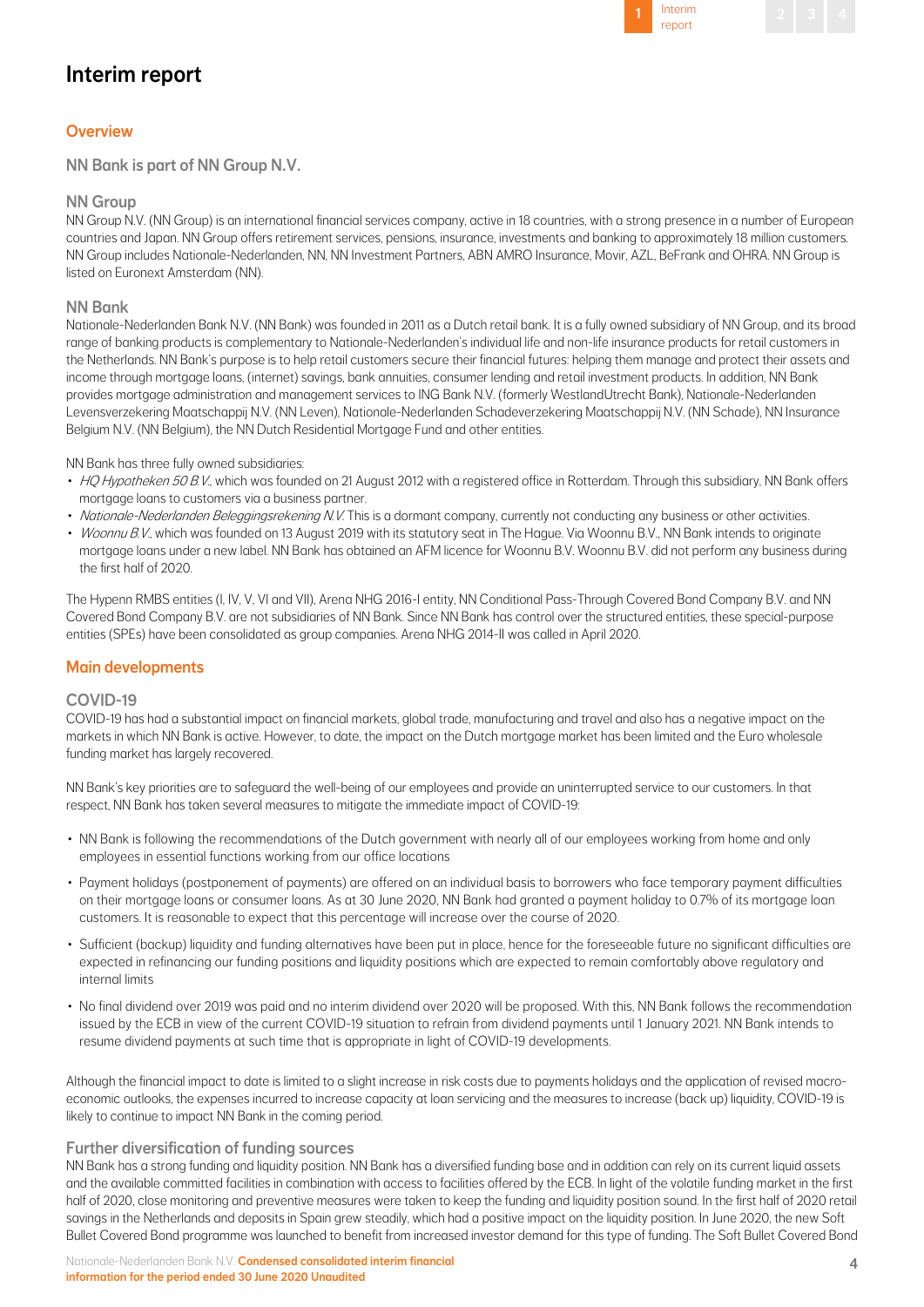

# Interim report continued

programme is an important addition to NN Bank's funding base. NN Bank completed its first EUR 500 million issue under the programme on 30 June 2020 with settlement on 8 July 2020.

Furthermore, additional contingent liquidity in the form of a retained RMBS, Hypenn VII with just under EUR 2.0 billion of senior notes was created on 11 June 2020. If needed, the Hypenn VII can be used as collateral with the ECB or in other repo transactions to attract funding. In April 2020, NN Bank called the Arena NHG 2014-II transaction at its first optional redemption date.

## Advanced Internal Rating-Based methodology and definition of default

NN Bank has the ambition to apply the Advanced Internal Ratings Based (A-IRB) methodology to determine its capital position for credit risk under Pillar 1 capital requirements. NN Bank is currently preparing its application for A-IRB, as well as the implementation of the new definition of default (DoD) to comply with the European Banking Authority (EBA) Guidelines. These guidelines harmonise the definition of default across the EU prudential framework and improve consistency in the way EU banks apply regulatory requirements to their capital positions. This project (within the A-IRB programme) aims to have NN Bank ready by the end of this year to report in accordance with the new default definition and redevelop the models in line with this definition in 2021. Reference is made to Note 1 Accounting policies for the impact of the new definition of default.

# Completion of integration NN Bank and Delta Lloyd Bank

Following the completion of the integration of the Delta Lloyd Bank's savings and investment operations, further progress was made with the integration in the first half of 2020, with the following results reached:

- ∙ Decommissioning of former Delta Lloyd systems for Savings & Investments
- ∙ Migration of customers with a Delta Lloyd Bank mortgage to NN Bank systems was prepared, migration has taken place in July 2020.

The Amsterdam District Court rejected all claims by consumer organisations Consumentenbond and Vereniging Eigen Huis against Amstelhuys on 15 January 2020 (Amstelhuys is now NN Bank as a result of the legal merger between Amstelhuys and NN Bank as of 1 December 2019). The decision has become final.

#### Key financial developments

NN Bank reported a net result of EUR 61.7 million for the first half of 2020. The cost/income ratio<sup>1</sup> improved to 51.0% in the first half of 2020 compared with 56.6% in the first half of 2019. The return on equity increased from 10.4% in the first half 2019 to 11.9% in the first half of 2020. Both improved ratios reflect the increase in total income compared with the first half of 2019. This increase was mainly driven by an increase in mortgage origination, prepayment penalties and lower wholesale funding expenses.

The balance sheet remained strong in terms of capital and liquidity. The Common Equity Tier 1 (CET1) ratio was 16.7% and total capital ratio was 18.1% at 30 June 2020, compared with 15.7% and 17.2% respectively at 31 December 2019. The liquidity coverage ratio (LCR) increased to 193% at 30 June 2020 from 173% at 31 December 2019.

Total mortgages originated by NN Bank amounted to EUR 4.4 billion in the first six months of 2020, an increase compared with the same period last year (EUR 3.7 billion). Of this amount, EUR 2.9 billion was originated on behalf of NN Group entities and the NN Dutch Residential Mortgage Fund and the remainder was originated for NN Bank's balance sheet. The loans (predominantly mortgage loans) on the balance sheet increased to EUR 20.8 billion from EUR 20.0 billion at year-end 2019, driven by the aforementioned originations and the effect of the application of hedge accounting on the valuation of the hedged items (i.e. mortgages), partially offset by redemptions. Customer deposits increased from EUR 15.1 billion at year-end 2019 to EUR 15.5 billion at 30 June 2020.

#### Change in governance

On 1January 2020, Jan-Hendrik Erasmus resigned as member of the Supervisory Board of NN Bank, whereupon Guus Schoorlemmer, Head of Risk Oversight NN Group, was appointed as a member of the Supervisory Board of NN Bank on 21 April 2020.

#### **Outlook**

Looking ahead, the Dutch economy is in unfamiliar territory. Never before has the start of a recession been caused by shutting down parts of the economy. Various institutions published adjusted economic outlooks and scenarios which include possible impacts of the pandemic on the economy, as well as the effect of government support measures. For its own economic scenario, NN Bank takes into account the scenarios of the Dutch Central Planning Bureau (CPB), International Monetary Fund (IMF) and Dutch Central Bank (DNB). NN Bank will continue to monitor developments around COVID-19 and will adjust assumptions used where appropriate.

We expect the results of NN Bank for the second half of 2020 might be further impacted by increased levels of risk costs (loan loss provisions) and higher operating expenses, particularly in the arrears management and mortgage acceptance departments.

NN Bank will continue to strengthen its relationship with customers and help customers at the relevant moments in life that matter, especially in this COVID-19 period. Also NN Bank continues to work on improving our data governance, data quality and data management processes, capabilities and tooling.

To balance our business model, NN Bank will expand its services for external institutional investors in our role as mortgage orchestrator.

1 The cost/income ratio is calculated as staff expenses plus other expenses minus regulatory levies divided by total income.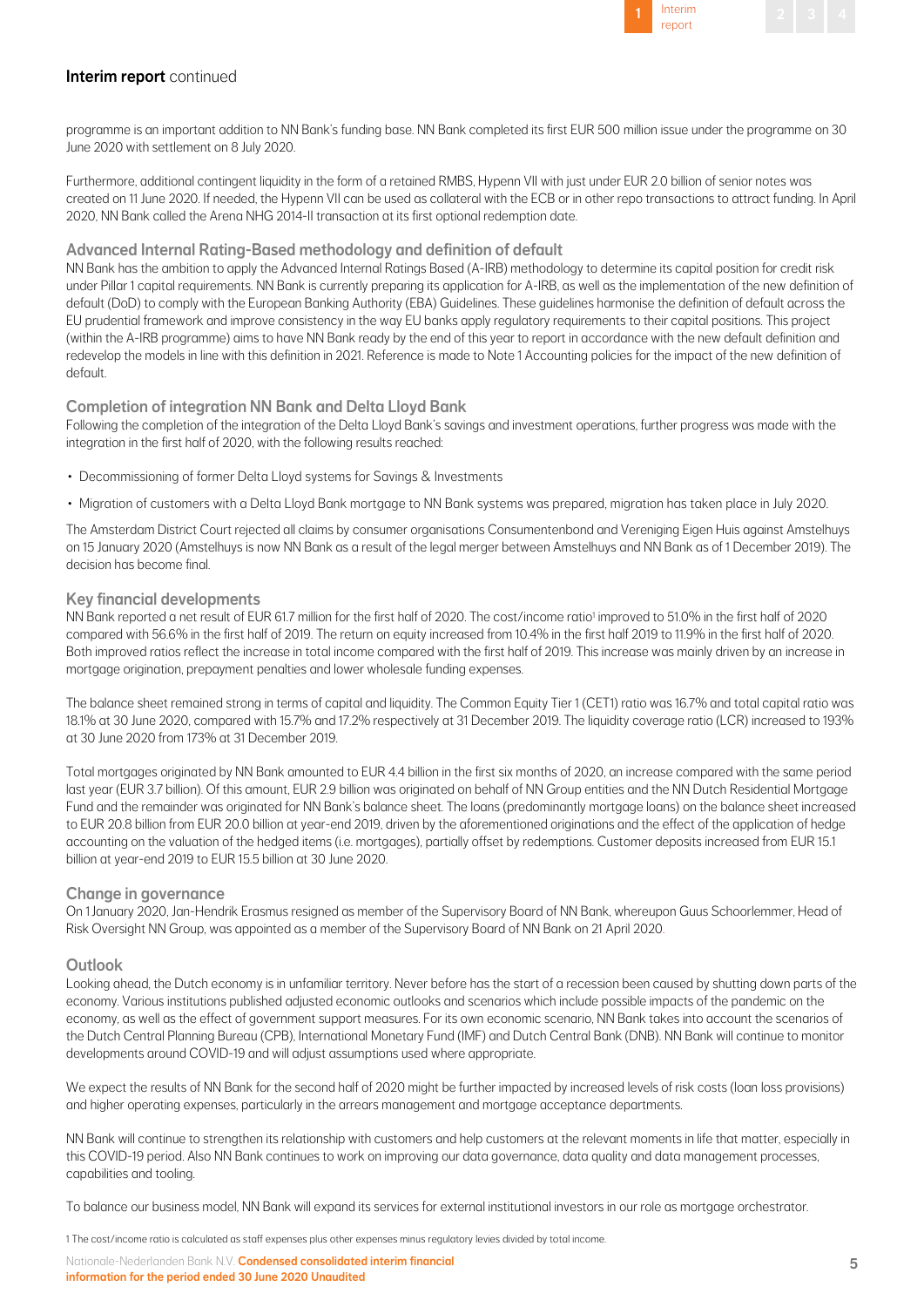

# Conformity statement

The Management Board of Nationale-Nederlanden Bank N.V. is required to prepare the Interim report and Condensed consolidated interim accounts of Nationale-Nederlanden Bank N.V. in accordance with applicable Dutch law and International Financial Reporting Standards that are endorsed by the European Union (IFRS-EU).

# Conformity statement pursuant to section 5:25d paragraph 2(c) of the Dutch Financial Supervision Act (Wet op het financieel toezicht)

The Management Board of Nationale-Nederlanden Bank N.V. is responsible for maintaining proper accounting records, for safeguarding assets and for taking reasonable steps to prevent and detect fraud and other irregularities. It is responsible for selecting suitable accounting policies and applying them on a consistent basis, making judgements and estimates that are prudent and reasonable. It is also responsible for establishing and maintaining internal procedures which ensure that all major financial information is known to the Management Board of Nationale-Nederlanden Bank N.V., so that the timeliness, completeness and correctness of the external financial reporting are assured.

As required by section 5:25d paragraph 2(c) of the Dutch Financial Supervision Act, each of the signatories hereby confirms that to the best of his/her knowledge:

- ∙ The Nationale-Nederlanden Bank N.V. Condensed consolidated interim accounts for the period ended 30 June 2020 give a true and fair view of the assets, liabilities, financial position and profit or loss of Nationale-Nederlanden Bank N.V. and the entities included in the consolidation taken as a whole.
- ∙ The Nationale-Nederlanden Bank N.V. interim report for the period ended 30 June 2020 includes a fair review of the information required pursuant to article 5.25d, paragraph 8 and 9 of the Dutch Financial Supervision Act regarding Nationale-Nederlanden Bank N.V. and the entities included in the consolidation taken as a whole.

The Hague, 27 August 2020

# The Management Board

A.J.M. (Marcel) Zuidam, CEO and chair

C.H.A. (Kees) van Kalveen, CFO

P.C.A.M. (Pieter) Emmen, CRO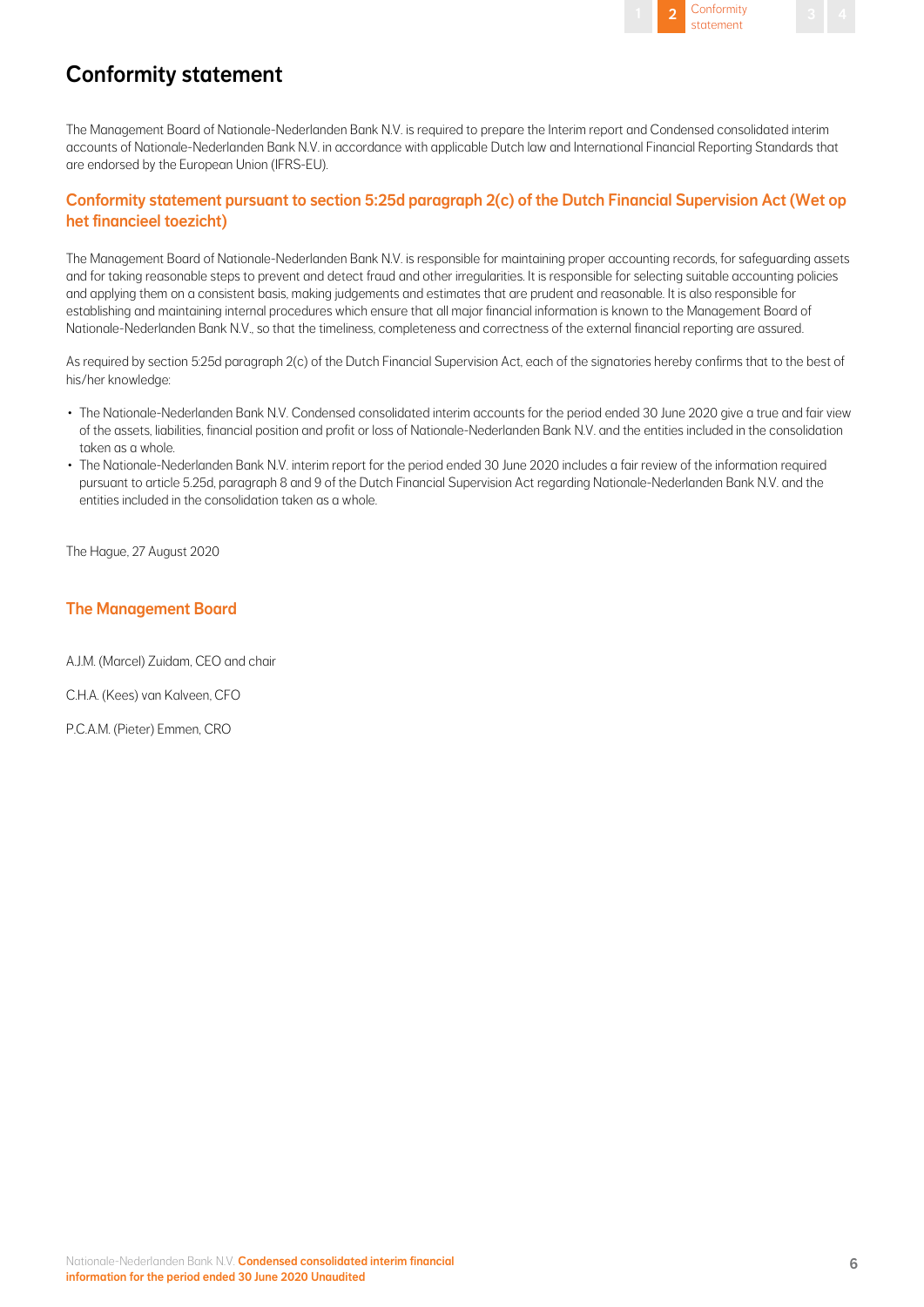

# Condensed consolidated balance sheet

Amounts in thousands of euros, unless stated otherwise

# Condensed consolidated balance sheet

| notes                                                       | 30 June 2020 | 31 December<br>2019 |
|-------------------------------------------------------------|--------------|---------------------|
|                                                             |              |                     |
| Assets                                                      |              |                     |
| Cash and balances at central banks                          | 1,119,553    | 1,660,465           |
| Amounts due from banks                                      | 498,549      | 658,432             |
| Financial assets at fair value through profit or loss:      |              |                     |
| $\overline{2}$<br>- non-trading derivatives                 | 73.547       | 88.198              |
| 3<br>Investment securities                                  | 1.884.523    | 2,027,326           |
| 4<br>Loans                                                  | 20.837.448   | 20,003,922          |
| Intangible assets                                           | 18,052       | 13,683              |
| Other assets                                                | 226,751      | 210,778             |
| <b>Total assets</b>                                         | 24,658,423   | 24,662,804          |
|                                                             |              |                     |
| Liabilities                                                 |              |                     |
| Amounts due to banks                                        | 466.000      | 314.053             |
| Customer deposits and other funds on deposit<br>5           | 15.527.848   | 15.078.921          |
| Financial liabilities at fair value through profit or loss: |              |                     |
| - non-trading derivatives<br>6                              | 140,823      | 335,183             |
| Other borrowed funds                                        | 1,216,964    | 1,273,000           |
| Other liabilities                                           | 254,501      | 273,652             |
| Deferred tax liabilities                                    | 14.063       | 14.806              |
| Provisions<br>8                                             | 3.216        | 5.705               |
| 9<br>Debt securities issued                                 | 5,875,534    | 6,274,411           |
| Subordinated debt<br>10                                     | 85,000       | 85,000              |
| <b>Total liabilities</b>                                    | 23,583,949   | 23,654,731          |
| Equity                                                      |              |                     |
| Shareholders' equity                                        | 1.074.474    | 1,008,073           |
| <b>Total equity</b><br>11                                   | 1,074,474    | 1,008,073           |
| <b>Total equity and liabilities</b>                         | 24,658,423   | 24,662,804          |

References relate to the notes starting on page 12. These form an integral part of the Condensed consolidated interim accounts.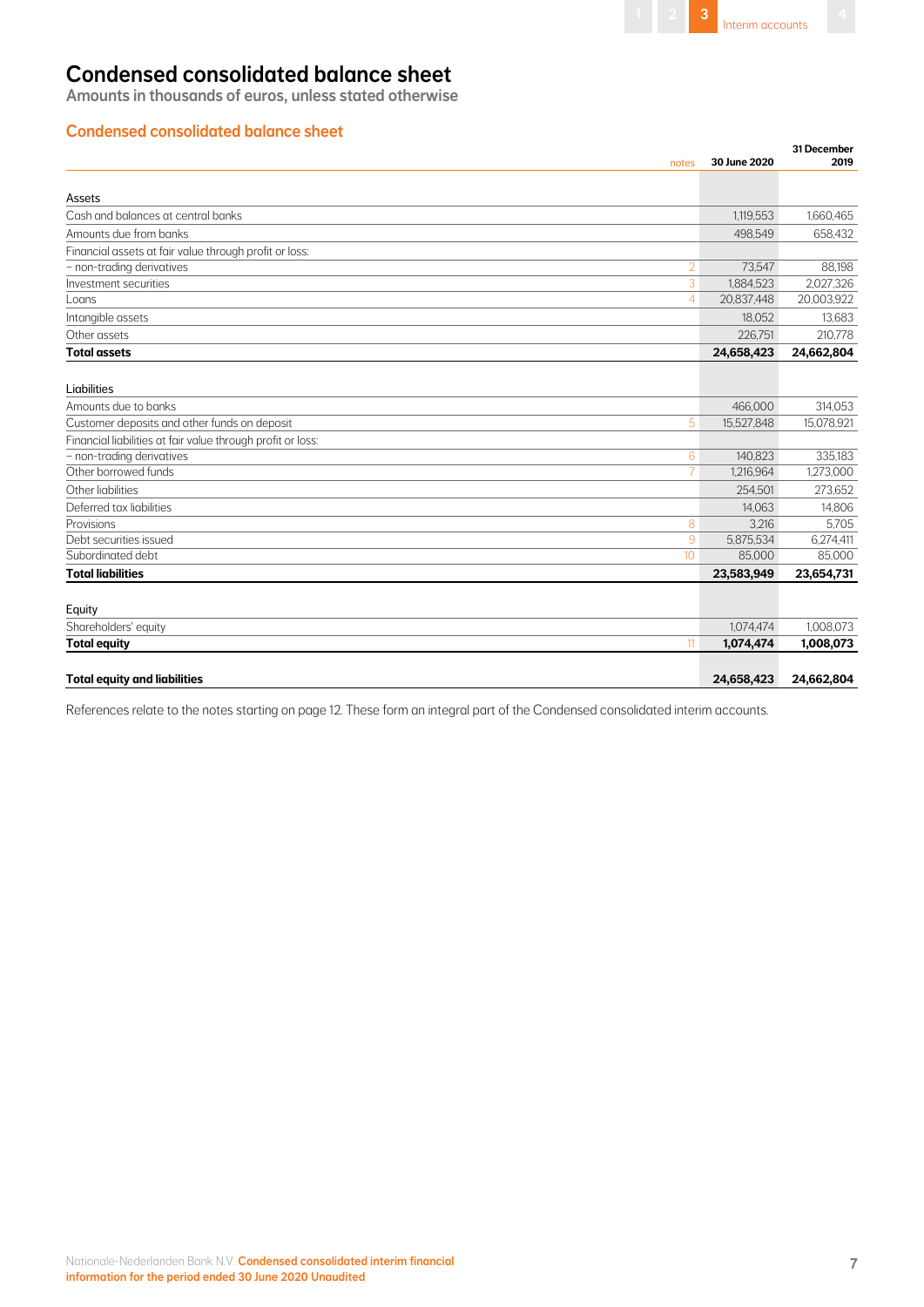

# Condensed consolidated profit and loss account

Amounts in thousands of euros, unless stated otherwise

# Condensed consolidated profit and loss account

|                                                             |       | 1 January to 30  | 1 January to 30  |
|-------------------------------------------------------------|-------|------------------|------------------|
|                                                             | notes | <b>June 2020</b> | <b>June 2019</b> |
|                                                             |       |                  |                  |
| Interest income                                             |       | 312,903          | 309,485          |
| Interest expenses                                           |       | 179,496          | 189,975          |
| Interest result                                             | 12    | 133,407          | 119,510          |
| Gains and losses on financial transactions and other income |       | 11,274           | 11,665           |
| - gross fee and commission income                           |       | 58,247           | 61,892           |
| - fee and commission expenses                               |       | 7,554            | 7,117            |
| Net fee and commission income                               |       | 50,693           | 54,775           |
| Valuation results on non-trading derivatives                |       | 1,355            | $-8,119$         |
| <b>Total income</b>                                         |       | 196,729          | 177,831          |
|                                                             |       |                  |                  |
| Impairment charges on financial instruments                 |       | 2,029            | 324              |
| Staff expenses                                              | 13    | 55,846           | 56,049           |
| Regulatory levies                                           | 14    | 12,141           | 9,887            |
| Other operating expenses                                    | 15    | 44,416           | 44,544           |
| <b>Total expenses</b>                                       |       | 114,432          | 110,804          |
| <b>Result before tax</b>                                    |       | 82,297           | 67,027           |
| Taxation                                                    |       | 20,586           | 16,521           |
| Net result                                                  |       | 61,711           | 50,506           |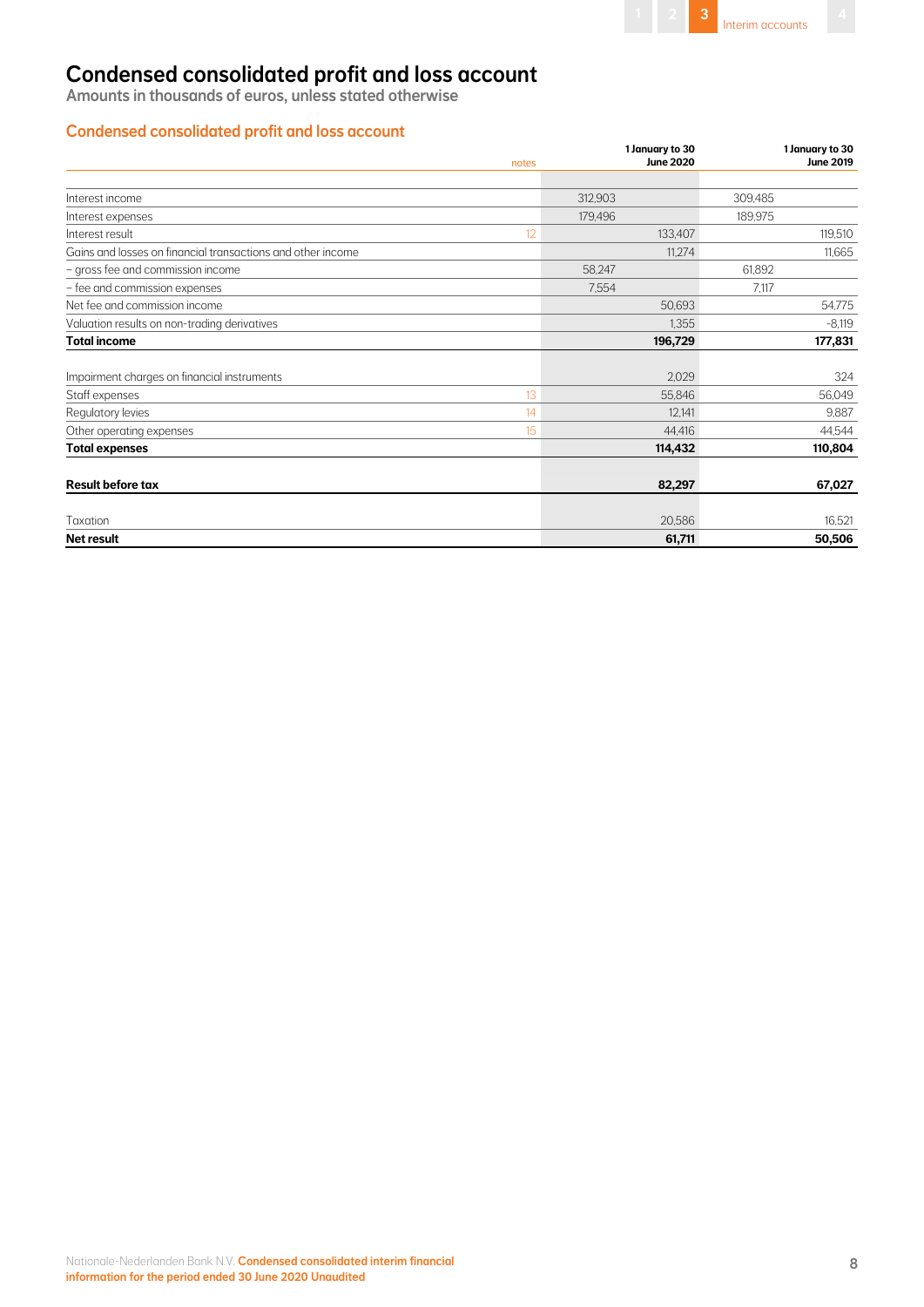

# Condensed consolidated statement of comprehensive income

Amounts in thousands of euros, unless stated otherwise

# Condensed consolidated statement of comprehensive income

|                                                                                                     | 1 January to 30<br><b>June 2020</b> | 1 January to 30<br><b>June 2019</b> |
|-----------------------------------------------------------------------------------------------------|-------------------------------------|-------------------------------------|
| Net result                                                                                          | 61,711                              | 50,506                              |
| - unrealised revaluations investment securities at fair value through other<br>comprehensive income | 6.923                               | 8.266                               |
| - realised gains or losses transferred to the profit and loss account                               | $-2,289$                            | $-3,385$                            |
| Items that may be reclassified subsequently to the profit and loss account                          | 4,634                               | 4,881                               |
| Total other comprehensive income                                                                    | 4,634                               | 4,881                               |
| <b>Total comprehensive income</b>                                                                   | 66,345                              | 55,387                              |
| Comprehensive income attributable to:                                                               |                                     |                                     |
| Shareholder of the parent                                                                           | 66,345                              | 55,387                              |
| <b>Total comprehensive income</b>                                                                   | 66,345                              | 55,387                              |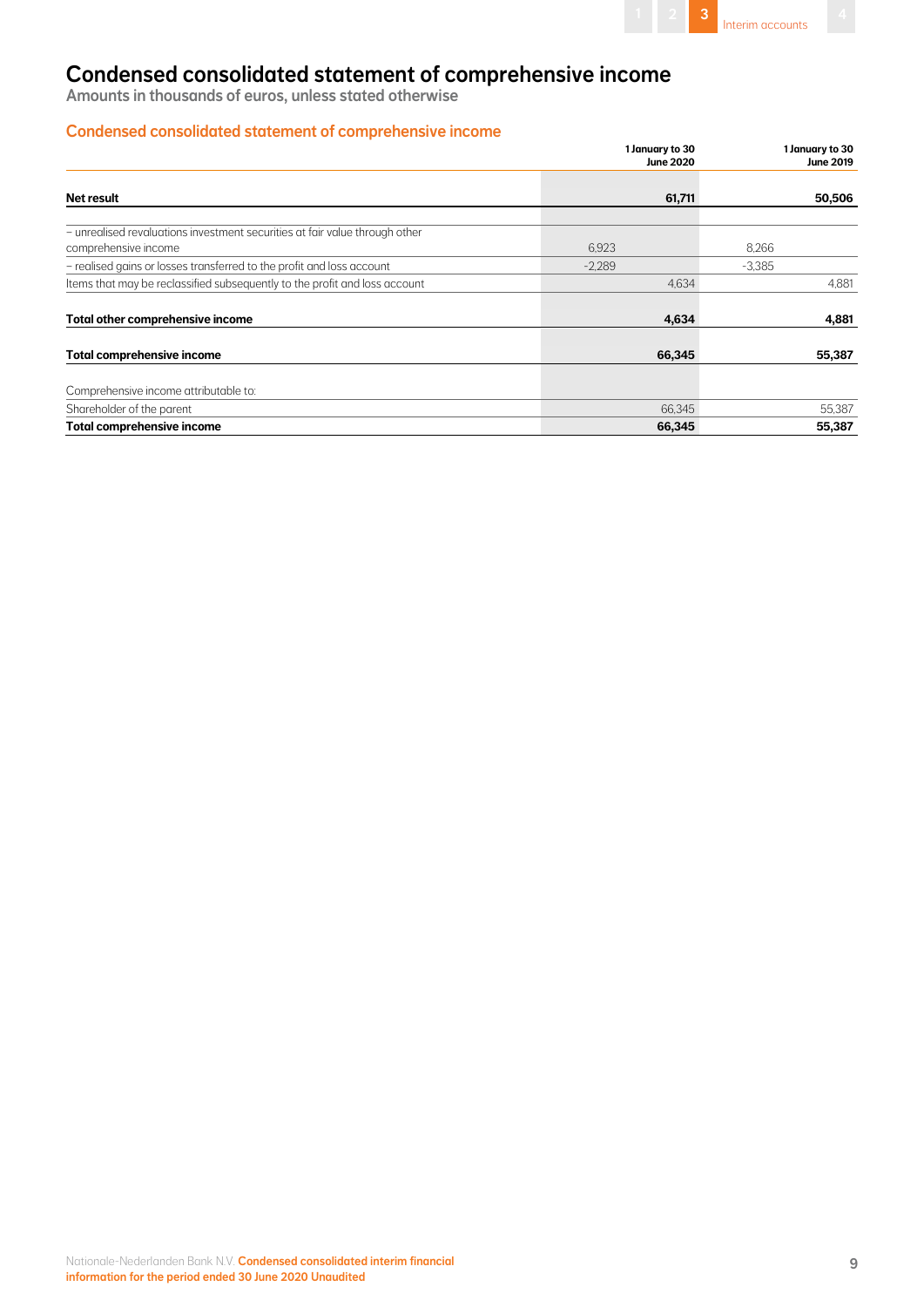

# Condensed consolidated statement of cash flows

Amounts in thousands of euros, unless stated otherwise

# Condensed consolidated statement of cash flows

| notes                                                           | <b>June 2020</b> | 1 January to 30 1 January to 30<br><b>June 2019</b> |
|-----------------------------------------------------------------|------------------|-----------------------------------------------------|
|                                                                 |                  |                                                     |
| Result before tax                                               | 82.297           | 67,027                                              |
| Adiusted for:                                                   |                  |                                                     |
| - amortisation of intangible assets<br>15                       | 907              | 756                                                 |
| - amortisation of mortgage premium<br>$\overline{4}$            | 20.624           | 23,514                                              |
| - modifications<br>$\overline{4}$                               | $-536$           | $-2.174$                                            |
| - net impairment charges on financial instruments               | 2.029            | 324                                                 |
| - net addition to provisions<br>15                              | 941              | 3,858                                               |
| - fair value change on hedged items<br>$\overline{4}$           | $-274,872$       | $-433,760$                                          |
| - accrued interest                                              | 1.403            | $-1.842$                                            |
| - amortisation premium investment securities<br>3               | 12,287           | 10,998                                              |
| - increase (decrease) deferred tax                              | $-2,027$         | $-2,203$                                            |
| - movement employee share plan                                  | 56               | 107                                                 |
| - other                                                         | $\Omega$         | $-139$                                              |
| <b>Taxation paid</b>                                            | $-28,287$        | $-17.678$                                           |
| Changes in:                                                     |                  |                                                     |
| - amounts due to banks                                          | 151,947          | 150,000                                             |
| - non-trading derivatives                                       | $-179,709$       | 410.576                                             |
| $\overline{4}$<br>- Ioans                                       | $-950.184$       | $-657,841$                                          |
| $\overline{4}$<br>- sale of mortgages                           | 394,338          | 272,347                                             |
| - other assets                                                  | $-15,418$        | 23,847                                              |
| - customer deposits and other funds on deposit<br>5             | 448,927          | 468,053                                             |
| – other liabilities                                             | $-16,840$        | 4,902                                               |
| Net cash flow from operating activities                         | $-352,117$       | 320,672                                             |
| Investments and advances:                                       |                  |                                                     |
| 3<br>- investment securities                                    | $-392,670$       | $-1,065,249$                                        |
| - intangible assets                                             | $-5.275$         | $-1.417$                                            |
| Disposals and redemptions:                                      |                  |                                                     |
| 3<br>- investment securities                                    | 529,425          | 495,852                                             |
| Net cash flow from investing activities                         | 131,480          | $-570,814$                                          |
|                                                                 |                  |                                                     |
| Proceeds from issuance of subordinated debt<br>10 <sup>10</sup> | 30.000           | 0                                                   |
| Proceeds from repayment of subordinated debt<br>10 <sup>°</sup> | $-30,000$        | $\Omega$                                            |
| Proceeds from issuance of debt securities<br>9                  | 10,386           | 1,364,186                                           |
| Repayments of debt securities<br>9                              | $-434.509$       | $-844,802$                                          |
| Proceeds from other borrowed funds<br>$\overline{7}$            | 518.964          | 244.925                                             |
| Repayments of other borrowed funds<br>7                         | $-575.000$       | $-125.000$                                          |
| Dividend paid<br>11                                             | $\overline{0}$   | $-55,900$                                           |
| Net cash flow from financing activities                         | $-480,159$       | 583,409                                             |
| Net cash flow                                                   | $-700,796$       | 333,267                                             |

# Interest included in net cash flow from operating activities

|                            |            | 1 January to 30 1 January to 30 |
|----------------------------|------------|---------------------------------|
|                            | June 2020  | <b>June 2019</b>                |
| Interest received          | 312.346    | 305,185                         |
| Interest paid              | $-205.661$ | $-219.951$                      |
| Interest received and paid | 106.685    | 85.234                          |

# Cash and cash equivalents

|                                                              | 1 January to 30<br><b>June 2020</b> | 1 January to 30<br><b>June 2019</b> |
|--------------------------------------------------------------|-------------------------------------|-------------------------------------|
| Cash and cash equivalents at beginning of the period         | 2,318,898                           | 1,796,839                           |
| Net cash flow                                                | -700.796                            | 333.267                             |
| Cash and cash equivalents at end of the period               | 1,618,102                           | 2,130,106                           |
|                                                              |                                     |                                     |
|                                                              | 1 January to 30<br><b>June 2020</b> | 1 January to 30<br><b>June 2019</b> |
|                                                              | 1,119,553                           | 1,215,979                           |
| Cash and balances at central banks<br>Amounts due from banks | 498.549                             | 914.127                             |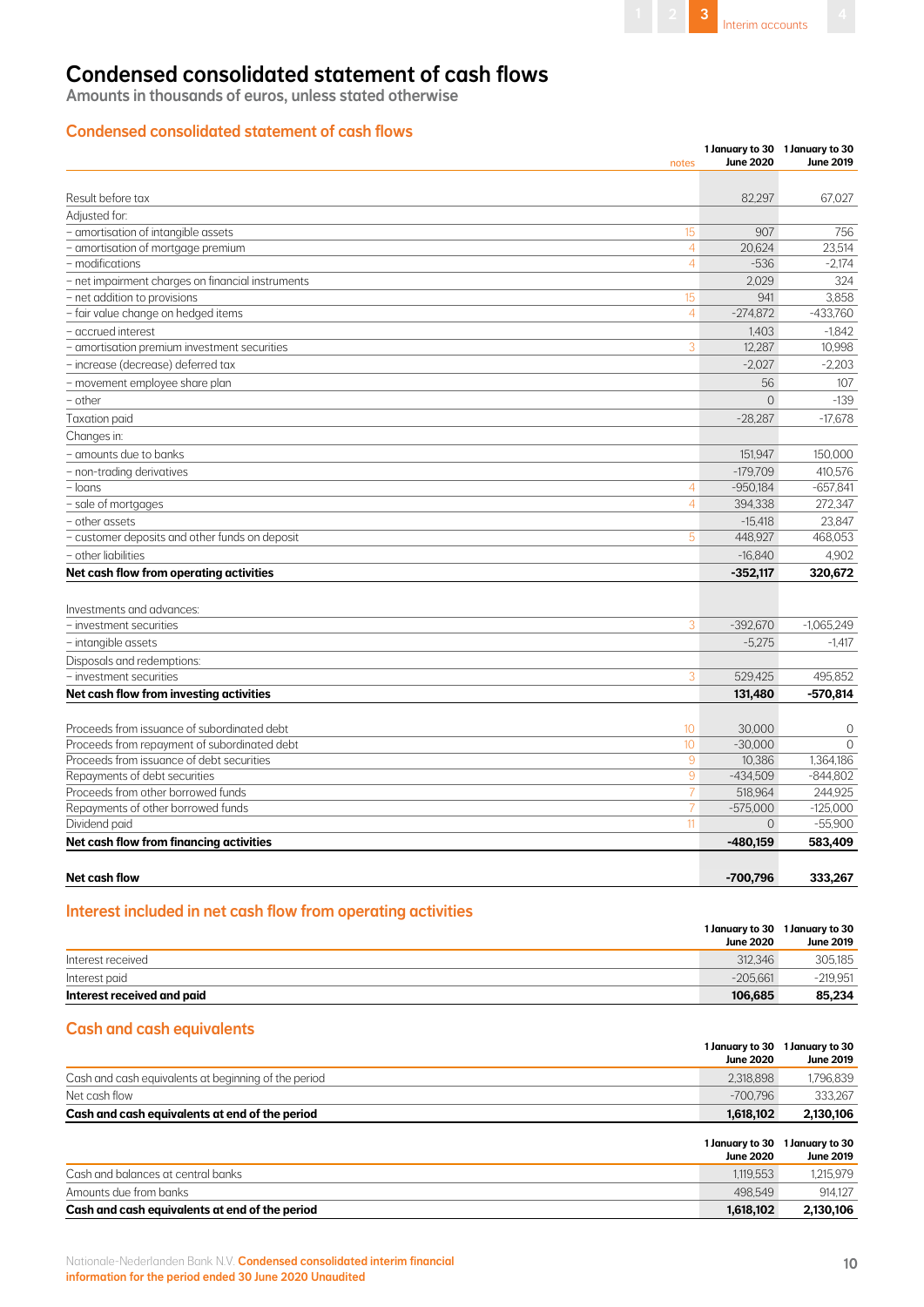

# Condensed consolidated statement of changes in equity

Amounts in thousands of euros, unless stated otherwise

# Condensed consolidated statement of changes in equity (2020)

|                                                                                         |                | Share capital Share premium | <b>Reserves</b> | <b>Total equity</b> |
|-----------------------------------------------------------------------------------------|----------------|-----------------------------|-----------------|---------------------|
| Equity - 1 January 2020                                                                 | 10,000         | 481,000                     | 517,073         | 1,008,073           |
| Unrealised revaluations investment securities at fair value through other comprehensive |                |                             |                 |                     |
| income                                                                                  | $\overline{0}$ | $\Omega$                    | 6.923           | 6,923               |
| Realised gains or losses transferred to the profit and loss account                     | $\Omega$       | 0                           | $-2.289$        | $-2,289$            |
| Total amount recognised directly in equity (Other comprehensive income)                 | 0              | $\bf{0}$                    | 4,634           | 4,634               |
| Net result                                                                              | $\Omega$       | $\Omega$                    | 61,711          | 61,711              |
| <b>Total comprehensive income</b>                                                       | $\bf{0}$       | $\mathbf{o}$                | 66,345          | 66,345              |
| Dividend paid                                                                           | $\Omega$       | $\Omega$                    | $\Omega$        | $\Omega$            |
| Change in employee share plans                                                          | $\Omega$       | $\Omega$                    | 56              | 56                  |
| Other                                                                                   |                |                             | $\Omega$        | $\Omega$            |
| <b>Equity - 30 June 2020</b>                                                            | 10,000         | 481,000                     | 583,474         | 1,074,474           |

# Condensed consolidated statement of changes in equity (2019)

|                                                                                         |          | Share capital Share premium | <b>Reserves</b> | <b>Total equity</b> |
|-----------------------------------------------------------------------------------------|----------|-----------------------------|-----------------|---------------------|
| Equity - 1 January 2019                                                                 | 10,000   | 481,000                     | 481,709         | 972,709             |
| Unrealised revaluations investment securities at fair value through other comprehensive |          |                             |                 |                     |
| income                                                                                  | $\Omega$ | 0                           | 8.266           | 8.266               |
| Realised gains or losses transferred to the profit and loss account                     | $\Omega$ | 0                           | $-3.385$        | $-3.385$            |
| Total amount recognised directly in equity (Other comprehensive income)                 | 0        | 0                           | 4,881           | 4,881               |
| Net result                                                                              | $\Omega$ | 0                           | 50.506          | 50,506              |
| <b>Total comprehensive income</b>                                                       | 0        | 0                           | 55,387          | 55,387              |
| Dividend paid                                                                           | $\Omega$ | 0                           | $-55.900$       | $-55,900$           |
| Change in employee share plans                                                          | $\Omega$ |                             | 107             | 107                 |
| Other                                                                                   | 0        |                             | $-139$          | $-139$              |
| <b>Equity - 30 June 2019</b>                                                            | 10,000   | 481,000                     | 481.164         | 972,164             |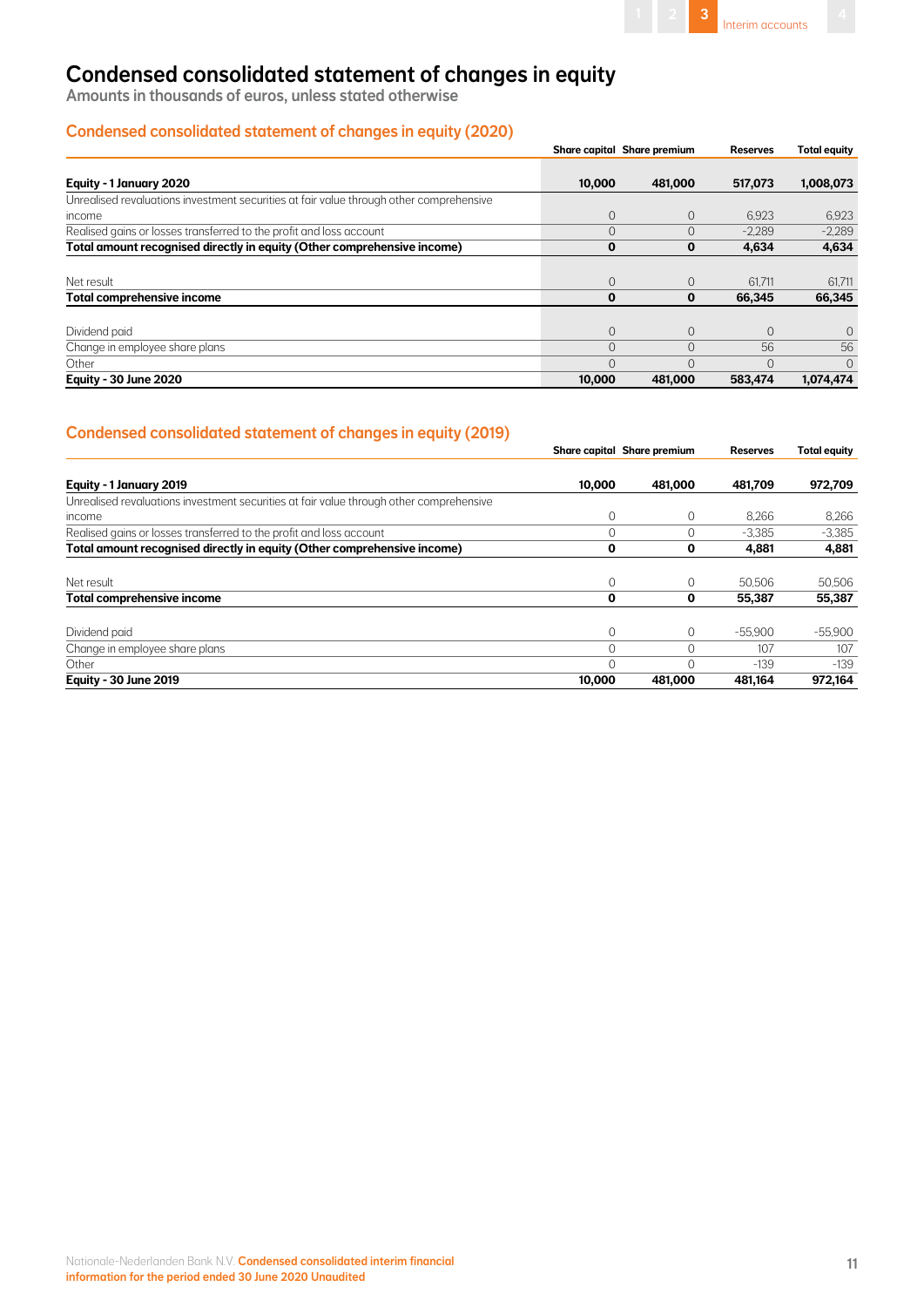

Amounts in thousands of euros, unless stated otherwise

Nationale-Nederlanden Bank N.V. (NN Bank) is a public limited liability company (naamloze vennootschap) incorporated under Dutch law. NN Bank has its official seat and its office address in The Hague, the Netherlands. NN Bank is recorded in the Commercial Register, no. 52605884.

NN Bank's principal activities are providing retail customers with mortgage loans, (internet) savings, bank annuities, consumer lending and retail investment products. In addition, NN Bank provides mortgage administration and management services to ING Bank N.V. (former WestlandUtrecht Bank), Nationale-Nederlanden Levensverzekering Maatschappij N.V. (NN Leven), Nationale-Nederlanden Schadeverzekering Maatschappij N.V. (NN Schade), NN Insurance Belgium N.V. (NN Belgium), the NN Dutch Residential Mortgage Fund and other entities.

## 1 Accounting policies

These Condensed consolidated interim accounts of NN Bank have been prepared in accordance with International Accounting Standard 34 'Interim Financial Reporting'. The accounting principles used to prepare these Condensed consolidated interim accounts comply with International Financial Reporting Standards as adopted by the European Union (IFRS-EU) and are consistent with those set out in the notes to the 2019 NN Bank Consolidated annual accounts, except as set out below.

These Condensed consolidated interim accounts should be read in conjunction with the 2019 NN Bank Consolidated annual accounts. They do not include all of the information required for a complete set of IFRS financial statements. However, selected explanatory notes are included to explain events and transactions that are significant to an understanding of the changes in NN Bank's financial position and performance since the last annual accounts.

Reference is made to the 2019 NN Bank Consolidated annual accounts for more details on upcoming changes in accounting policies.

#### COVID-19 pandemic

Since early 2020, the spread of the coronavirus (the COVID-19 pandemic) has caused significant disruption to society and the worldwide economy, impacting NN Bank, its employees, its customers and its suppliers. COVID-19 has a substantial impact on financial markets, global trade, manufacturing and travel and it also has a negative impact on the markets in which NN Bank is active. This in particular pertains to the mortgage market and the wholesale funding market. At the date of this report, the depth and length of this crisis is unknown. NN Bank is constantly monitoring the developments and the (potential) impact on NN Bank. The most significant risks that NN Bank faces in this context are related to the wholesale funding markets (including interest rates and spreads), retail mortgage market (payment holidays) and operational risk (continuity of business processes). In order to mitigate these risks, NN Bank launched a new Soft Bullet Covered Bond programme to benefit from increased investor demand for this type of funding. Furthermore, NN Bank created a retained RMBS, Hypenn VII, which can be deposited at the ECB to attract funding. Payment holidays (postponement of payments) are being offered on an individual basis to retail borrowers who face temporary payment difficulties on their mortgage loans or consumer loans. NN Bank has established a business continuity plan to help ensure the continuity of its businesses, the well-being of its staff and its ability to support its customers, whilst maintaining financial and operations resilience.

The actual impact will be mainly dependent on the possibility of subsequent waves and the speed and shape of the recovery of the Dutch economy.

#### Use of judgement and estimates

The preparation of the Condensed consolidated interim accounts requires management to make judgements, estimates and assumptions that impact the application of the accounting policies and reported amounts of assets and liabilities, income and expenses. Actual results may differ from these estimates. In preparing these Condensed consolidated interim accounts, the significant judgements made by management in applying its accounting policies and the key sources of estimation uncertainty were based on those applied in the 2019 NN Bank Consolidated annual accounts. Certain amounts recorded in the Condensed consolidated interim accounts reflect estimates and assumptions made by management. Interim results are not necessarily indicative of full-year results. However, due to the COVID‐19 pandemic, the assumptions in expected credit losses on Loans, e.g. macro-economic scenarios, were updated to reflect the credit risk impact. Reference is made to Note 4 Loans.

#### Changes in accounting policies

Except as described below, the accounting policies applied in these interim accounts are the same as those applied in the 2019 NN Bank Consolidated annual accounts.

These changes in accounting policies will also be reflected in the 2020 NN Bank Consolidated annual accounts.

#### IFRS amendments

The revisions to IAS 1 and IAS 8 are amendments that sharpen the definition of materiality for the inclusion of information in the annual accounts and harmonise it within the Conceptual Framework and the different standards. The amended standards were endorsed by the EU in November 2019 and are effective as of 2020. These changes have no material effects on NN Bank's accounts.

Amendments to IAS 39, IFRS 9 and IFRS 7 in relation to the interest rate benchmark reform are effective as of 2020. These amendments eliminate the impact, if any, of the interest rate benchmark reform on derivatives qualifying for hedge accounting under IFRS. The hedge accounting applied by NN Bank relates to interest rate risk based on Euribor. The calculation method of Euribor changed during 2019 and Euribor will continue to be used after the benchmark reform. As a result, NN Bank expects that Euribor will continue to exist as a benchmark and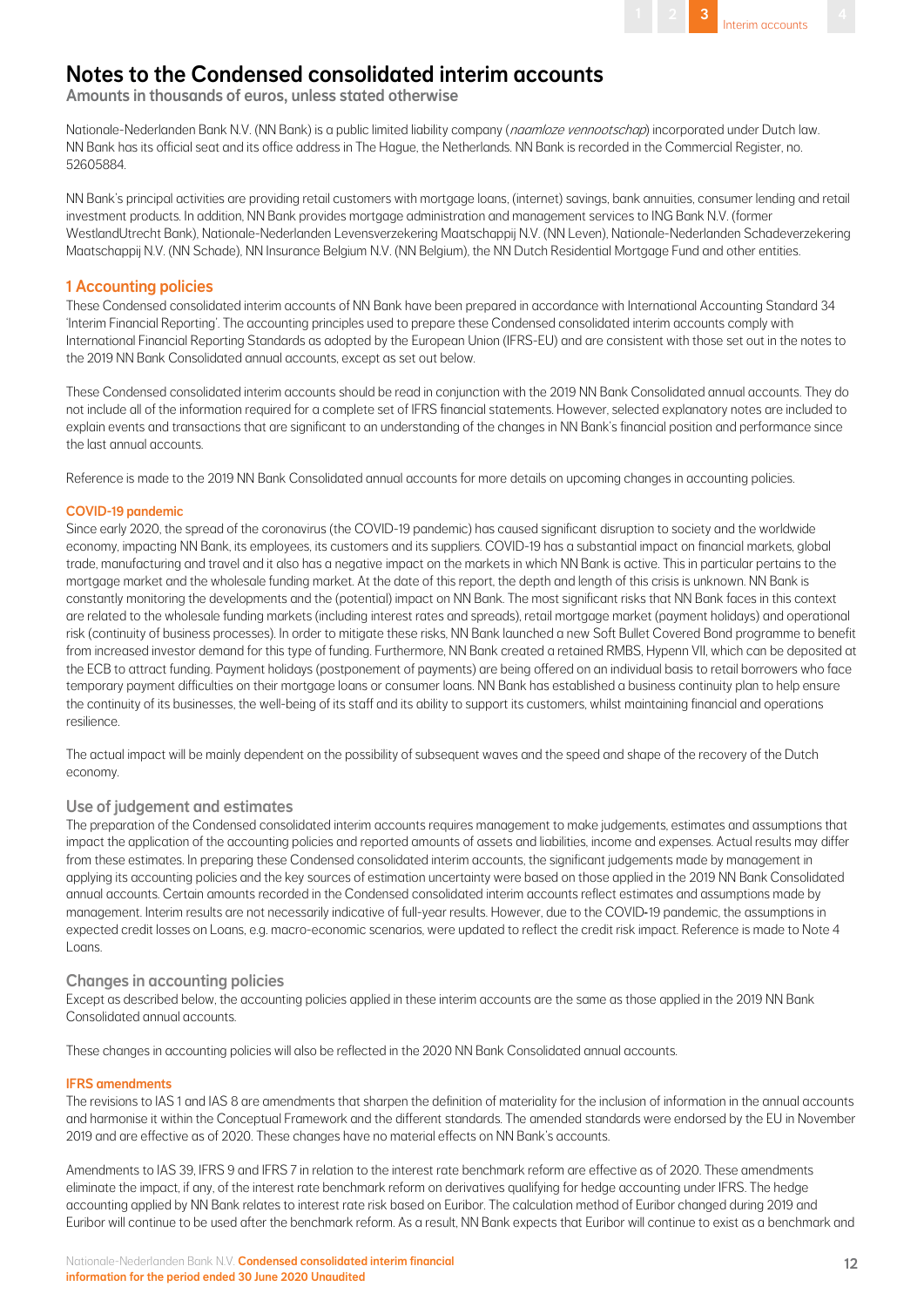

does not anticipate replacing Euribor in its interest rate risk management and related hedge accounting. Therefore, the implementation of these amendments are not expected to have a significant impact on NN Bank.

As per 1 January 2021, the EBA Guidelines on the application on the definition of default will become effective. This date coincides with the effectiveness date of the EBA Regulatory Technical Standards (RTS) on the materiality threshold for credit obligations past due. These two pieces of new legislation are highly intertwined and might impact the measurement of expected credit losses under IFRS 9 due to the harmonisation of the default definition between regulatory reporting and financial reporting. On the one hand, the counting of days past due will only commence once two regulatory prescribed thresholds are breached. Simultaneously, the counting of days past due will be reset to zero as soon as one or both thresholds are no longer breached. It is expected that this will have a downwards as well as delaying effect on default materialisation. On the other hand, the introduction of strict return-to-non-default rules will keep defaulted exposures longer in default status. Due to these offsetting effects, management expects the impact of the implementation of the new definition of default on the expected credit losses to be limited.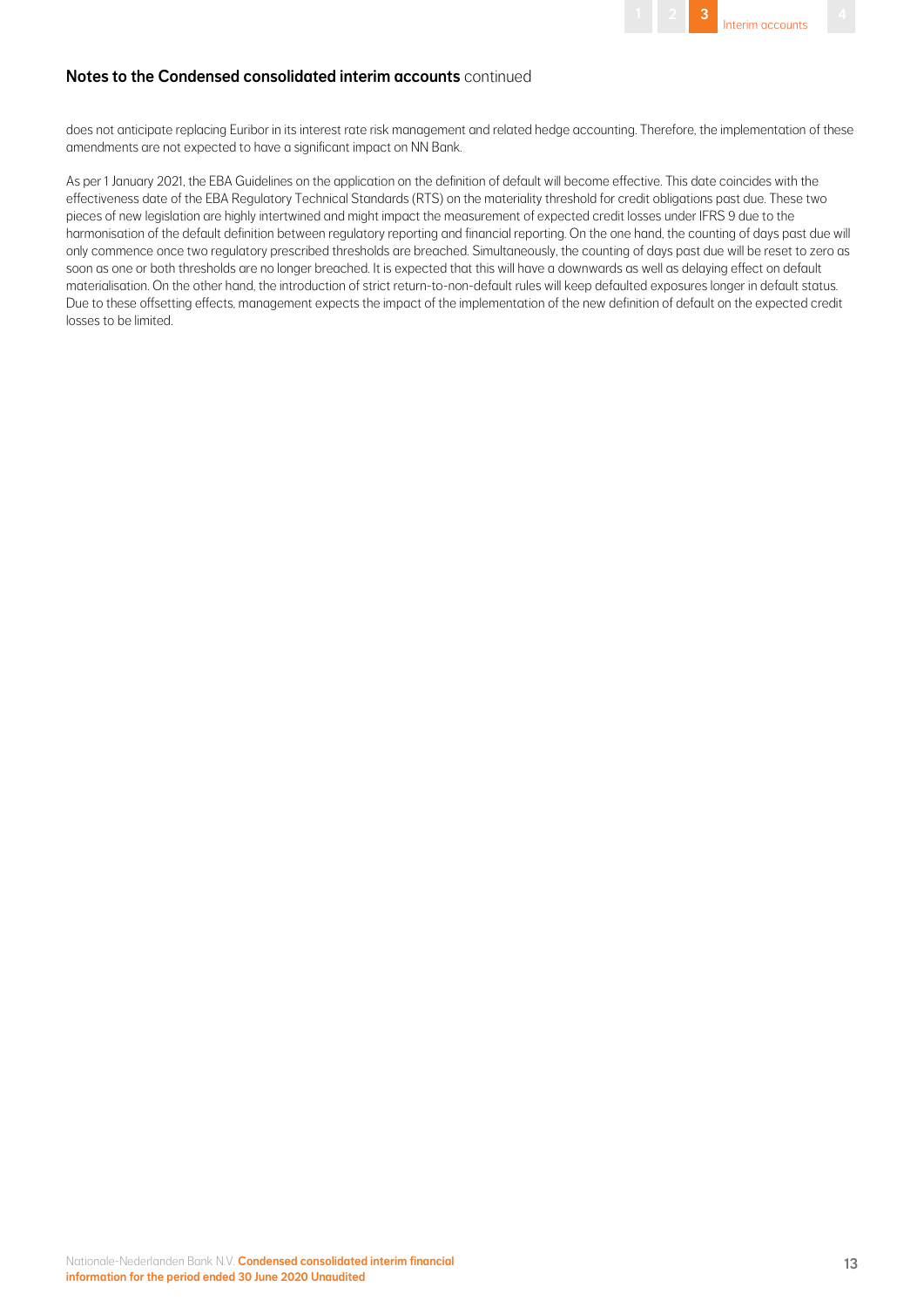

# 2 Financial assets at fair value through profit or loss

Non-trading derivatives

|                                                  |              | <b>31 December</b> |
|--------------------------------------------------|--------------|--------------------|
|                                                  | 30 June 2020 | 2019               |
| Derivatives held for fair value hedge accounting | 40.284       | 33.757             |
| Balanced guaranteed swaps                        | 33.263       | 49.871             |
| Other non-trading derivatives                    |              | 4.570              |
| <b>Non-trading derivatives</b>                   | 73.547       | 88,198             |

# 3 Investment securities

# Investment securities by type 30 June 2020

|                                                | AC <sup>1</sup> | <b>FVOCI2</b> | 30 June 2020 |
|------------------------------------------------|-----------------|---------------|--------------|
| Government bonds                               | 226.622         | 311.411       | 538.033      |
| Covered bonds                                  |                 | 1.215.550     | 1.215.550    |
| Corporate bonds                                | 2.506           | 8.212         | 10.718       |
| Financial institution bonds                    | 62.071          | 30.698        | 92,769       |
| Asset backed securities                        | 27.610          | 0             | 27.610       |
| Investment securities - before loss provisions | 318,809         | 1,565,871     | 1,884,680    |
|                                                |                 |               |              |
| Investment securities loss provisions          | $-47$           | $-110$        | $-157$       |
| Investment securities - after loss provisions  | 318,762         | 1.565.761     | 1,884,523    |

1 AC= Amortised Cost 2 FVOCI = Fair value through Other Comprehensive Income

#### Investment securities by type 31 December 2019

|                                                |         |              | 31 December |
|------------------------------------------------|---------|--------------|-------------|
|                                                | АC      | <b>FVOCI</b> | 2019        |
| Government bonds                               | 227.928 | 441.854      | 669,782     |
| Covered bonds                                  |         | 1.199.801    | 1,199,801   |
| Corporate bonds                                | 2.561   | 8.184        | 10.745      |
| Financial institution bonds                    | 62.097  | 57.768       | 119,865     |
| Asset backed securities                        | 27.610  |              | 27.610      |
| Investment securities - before loss provisions | 320.196 | 1,707,607    | 2,027,803   |
| Investment securities loss provisions          | $-99$   | $-378$       | $-477$      |
| Investment securities - after loss provisions  | 320,097 | 1,707,229    | 2,027,326   |

# Changes in investment securities

|                                         | 6 month period |                    |
|-----------------------------------------|----------------|--------------------|
|                                         | ended 30 June  | Year ended 31      |
|                                         |                | 2020 December 2019 |
| Investment securities - opening balance | 2,027,803      | 1,068,941          |
| Additions                               | 392.670        | 1,720,414          |
| Amortisation                            | $-12.287$      | $-20.974$          |
| Changes in unrealised revaluations      | 5.919          | $-1,863$           |
| Disposals and redemptions               | $-529.425$     | $-738.715$         |
| Investment securities - closing balance | 1,884,680      | 2,027,803          |

The changes in the portfolio are mainly caused by the sale of government bonds investment securities. There were only sales from the FVOCI portfolio, and the sales did not have an impact on the business model classification.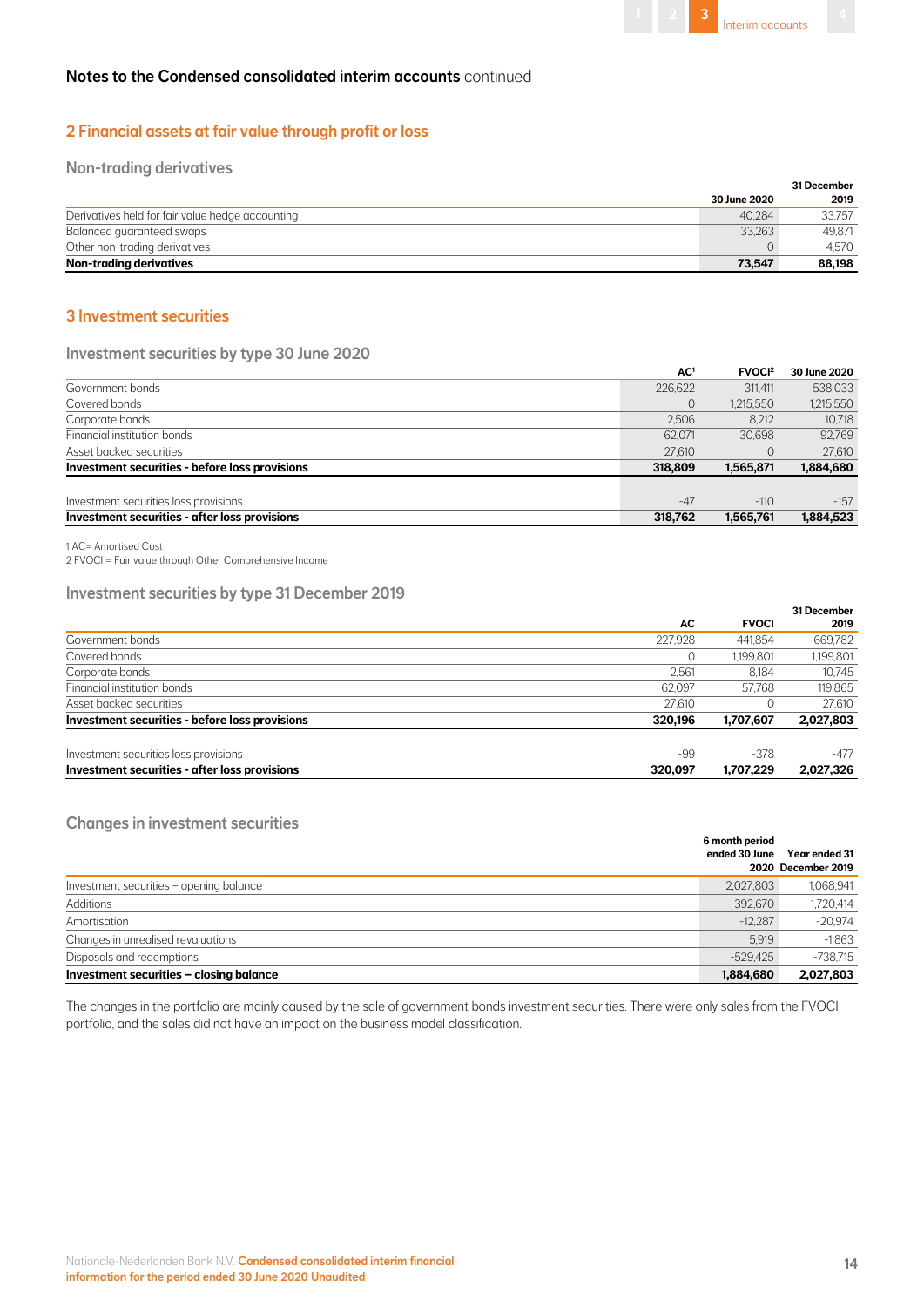# 4 Loans

Loans by type 30 June 2020

|                                                              | AC         | <b>FVTPL1</b> | 30 June 2020 |
|--------------------------------------------------------------|------------|---------------|--------------|
| Loans secured by mortgages, guaranteed by public authorities | 5.695.149  | 13.454        | 5,708,603    |
| Loans secured by mortgages <sup>2</sup>                      | 14.635.235 | 57.124        | 14.692.359   |
| Consumer lending                                             | 158.492    | 0             | 158.492      |
| Other loans                                                  | 16.510     | $\Omega$      | 16.510       |
| Group companies                                              | 284.656    | C             | 284.656      |
| Loans - before loan loss provisions                          | 20,790,042 | 70.578        | 20,860,620   |
|                                                              |            |               |              |
| Loan loss provisions                                         | $-23.172$  | C             | $-23.172$    |
| Loans                                                        | 20,766,870 | 70,578        | 20,837,448   |
|                                                              |            |               |              |

1 FVTPL = Fair Value through Profit and Loss

2 Including purchased credit-impaired assets

# Loans by type 31 December 2019

| <b>FVTPL</b> | 2019       |
|--------------|------------|
|              |            |
|              | 5.486.617  |
| 103.038      | 14,068,656 |
| $\Omega$     | 181.064    |
|              | 288.197    |
| 128.523      | 20,024,534 |
|              | $-20.612$  |
| 128.523      | 20,003,922 |
|              | 25.485     |

1 Including purchased credit-impaired assets

'Other loans' relates to a short term receivable from NN Dutch Residential Mortgage Fund for mortgages sold.

'Group companies' relates to a receivable following arrangements to transfer mortgage parts in an intercompany account for the former Delta Lloyd Bank portfolio.

#### Loans by stage 30 June 2020

|                                     |            |          |           | <b>Purchased</b>        | No allocated       |              |
|-------------------------------------|------------|----------|-----------|-------------------------|--------------------|--------------|
|                                     | Stage 1    | Stage 2  |           | Stage 3 credit-impaired | stage <sup>1</sup> | 30 June 2020 |
| Loans - before loan loss provisions | 19.225.383 | 431.317  | 113.991   | 35.245                  | 1.054.684          | 20.860.620   |
| Loan loss provisions                | $-2.594$   | $-5.372$ | $-14.469$ | $-737$                  |                    | $-23.172$    |
| Loans - after loan loss provisions  | 19.222.789 | 425.945  | 99.522    | 34.507                  | 1.054.684          | 20.837.448   |

# Loans by stage 31 December 2019

|                                     |            |          |           | <b>Purchased</b>        | No allocated       | 31 December |
|-------------------------------------|------------|----------|-----------|-------------------------|--------------------|-------------|
|                                     | Stage 1    | Stage 2  |           | Stage 3 credit-impaired | stage <sup>1</sup> | 2019        |
| Loans - before loan loss provisions | 18.756.070 | 359.466  | 84.078    | 34.594                  | 790.326            | 20.024.534  |
| Loan loss provisions                | $-3.267$   | $-3.912$ | $-12.998$ | -435                    |                    | $-20.612$   |
| Loans - after loan loss provisions  | 18,752,803 | 355.554  | 71.080    | 34.159                  | 790.326            | 20.003.922  |

1 'No allocated stage' relates mainly to mortgage premium and fair value changes of hedged items.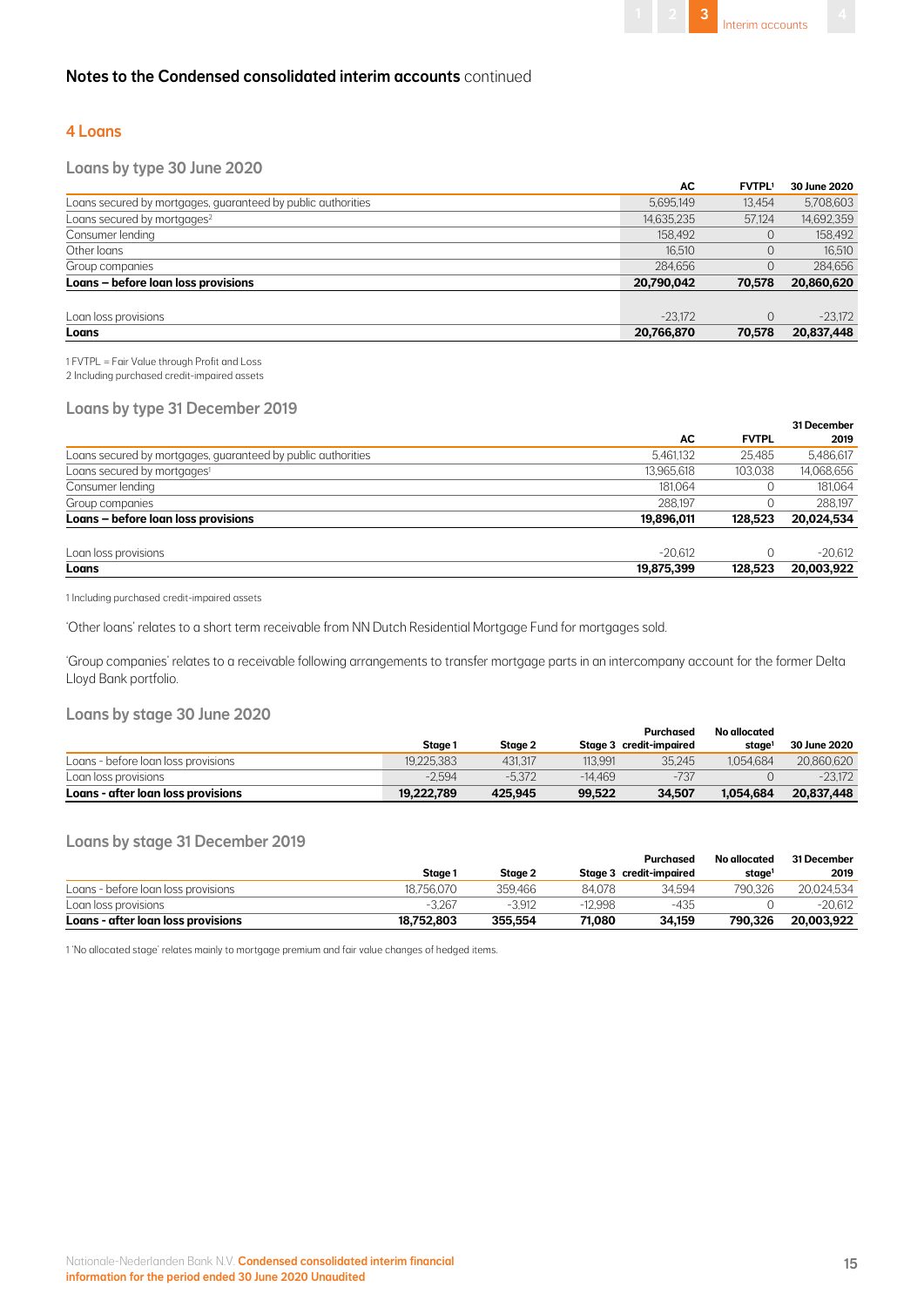

# Changes in loans by stage

|                                      |                |                |                |                         |                    | 6 month period |                    |
|--------------------------------------|----------------|----------------|----------------|-------------------------|--------------------|----------------|--------------------|
|                                      |                |                |                | Purchased               | No allocated       | ended 30 June  | Year ended 31      |
|                                      | Stage 1        | Stage 2        |                | Stage 3 credit-impaired | stage <sup>1</sup> |                | 2020 December 2019 |
| Loans - opening balance              | 18,756,070     | 359,466        | 84,078         | 34,594                  | 790,326            | 20,024,534     | 18,471,414         |
| Mortgage portfolio transfer          | 189,095        | 10,853         | 1,311          | 1,996                   | $\Omega$           | 203,255        | 572,172            |
| Partial transfer of mortgage loans   | $\mathbf 0$    | $\Omega$       | 0              | $\overline{0}$          | 9,621              | 9.621          | 35,182             |
| Origination                          | 2,020,907      | 36,860         | 1,559          | $\overline{O}$          | $\Omega$           | 2,059,326      | 3,775,768          |
| Sale of mortgages                    | $-386,758$     | $-7,178$       | $-402$         | 0                       | $\Omega$           | $-394,338$     | $-947,979$         |
| Amstelhuys and OHF merger 1 December |                |                |                |                         |                    |                |                    |
| 2019                                 | 0              | $\mathbf 0$    | 0              | $\overline{O}$          | $\Omega$           | $\overline{0}$ | 30,312             |
| Premium new mortgages                | $\overline{0}$ | $\overline{0}$ | 0              | $\Omega$                | 9,773              | 9,773          | 18,742             |
| Amortisation mortgage premium        | $\overline{O}$ | $\overline{0}$ | $\mathcal{O}$  | 565                     | $-21,189$          | $-20.624$      | $-44,391$          |
| Fair value change hedged items       | $\Omega$       | $\Omega$       | 0              | $\Omega$                | 300,118            | 300,118        | 393,473            |
| Other changes                        | $-14,563$      | 22,099         | 2,939          | 0                       | $-34,501$          | $-24,026$      | $-61,658$          |
| Modifications                        | $\overline{0}$ | $\Omega$       | $\overline{O}$ | $\Omega$                | 536                | 536            | 6,057              |
| Redemptions                          | $-1,228,100$   | $-57,961$      | $-11,338$      | $-1,718$                | $\overline{0}$     | $-1,299,117$   | $-2,213,516$       |
| Transfers to <sup>2</sup> :          |                |                |                |                         |                    |                |                    |
| $-$ Stage 1                          | $\overline{0}$ | $-133,583$     | $-5.873$       | $\overline{O}$          | $\overline{O}$     | $-139,456$     | $-158,689$         |
| - Stage 2                            | $-204,665$     | $\overline{0}$ | $-18,853$      | $\overline{O}$          | $\Omega$           | $-223,518$     | $-224,441$         |
| - Stage 3                            | $-42,792$      | $-18,832$      | 0              | $\overline{O}$          | $\overline{0}$     | $-61,624$      | $-36,943$          |
| Transfers from <sup>2</sup> :        |                |                |                |                         |                    |                |                    |
| $-$ Stage 1                          | $\overline{0}$ | 201,113        | 41,879         | 0                       | $\circ$            | 242,992        | 213,423            |
| $-$ Stage 2                          | 130,823        | $\Omega$       | 18,691         | $\overline{O}$          | $\Omega$           | 149,514        | 137,804            |
| $-$ Stage 3                          | 5,366          | 18,480         | 0              | $\overline{O}$          | $\overline{0}$     | 23.846         | 57,804             |
| Changes in credit quality            | $\Omega$       | $\overline{0}$ | $\Omega$       | $-192$                  | $\Omega$           | $-192$         | $\Omega$           |
| Loans - closing balance              | 19,225,383     | 431,317        | 113,991        | 35,245                  | 1,054,684          | 20,860,620     | 20,024,534         |

1 'No allocated stage' relates mainly to mortgage premium and fair value changes of hedged items.

2 'Transfers to' shows the outflow from the stage in the column to the stage stated on row level. 'Transfers from' shows the inflow from stage on row level to the stage in the column.

# Changes in Purchased or Originated Credit-Impaired loans (POCI)

|                                        | 6 month period<br>ended 30 June | Year ended 31<br>2020 December 2019 |
|----------------------------------------|---------------------------------|-------------------------------------|
| POCI - opening balance                 | 34.594                          | 35,055                              |
| Mortgage portfolio transfer            | 1.996                           | 3,047                               |
| Amortisation value adjustment          | 565                             | 461                                 |
| Redemptions                            | $-1.718$                        | $-3.935$                            |
| Unfavourable changes in credit quality | $-433$                          | $-337$                              |
| Favourable changes in credit quality   | 241                             | 303                                 |
| <b>POCI</b> - closing balance          | 35.245                          | 34.594                              |

Purchased or Originated Credit-Impaired (POCI) assets are purchased from ING Bank and recognised initially at an amount net of impairments and are measured at amortised cost using a credit-adjusted effective interest rate. In subsequent periods any deteriorating changes to the estimated lifetime ECL are recognised in the profit and loss account.

#### Loan loss provisions by type

|                              |              | 31 December |
|------------------------------|--------------|-------------|
|                              | 30 June 2020 | 2019        |
| Loans secured by mortgages   | 11.794       | 8.658       |
| Consumer lending             | 11.378       | 11.954      |
| Loan loss provisions by type | 23,172       | 20,612      |

Compared to 31 December 2019 the provision for loan losses increased by EUR 2.6 million of which EUR 3.1 million relates to an increase in the provision for loans secured by mortgages. The increase in the provision for mortgages is mostly a result of the impact of the COVID-19 pandemic which is further explained below.

#### Loans secured by mortgages

After an internal review, individual borrowers who face temporary payment difficulties on their mortgage loans are offered a payment holiday for interest and principal payments for a period of three months. The treatment of these payment holidays is in line with the impairment policies as described in the 2019 NN Bank Consolidated annual accounts. The bank has assessed that offering such payments holidays, taking into account the initial assessment conducted before the payment holidays is granted, qualifies as a Significant Increase in Credit Risk (SICR) under IFRS. Consequently, clients who are offered a payment holiday are classified in stage 2 resulting in an addition to the loan loss provisions amounting to approximately EUR 2.4 million. The number of payment holidays offered in relation to mortgage loans as per 30 June is limited to 454, representing 0.7% of the total mortgage loans outstanding.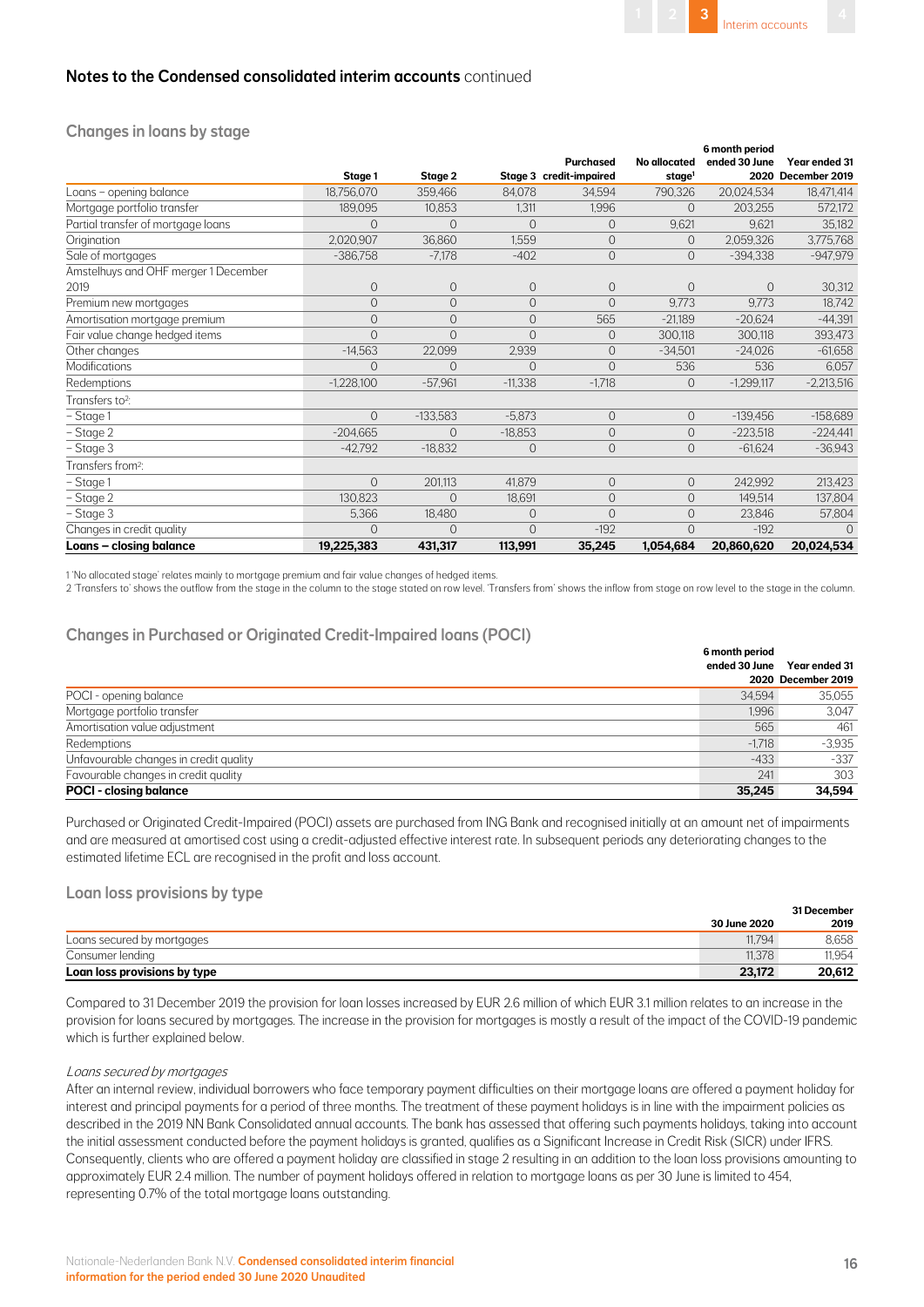

Furthermore, NN Bank has updated its macro-economic scenarios. The assumptions on future macro-economic variables such as GDP, unemployment and housing prices are used as input in the calculation of the expected credit losses under IFRS 9 where it is required to use forward-looking information. Various institutions published adjusted economic outlooks and scenarios which include the possible impacts of the pandemic on the economy. The bank has taken into account the scenarios as published by the CPB, IMF and DNB. Based on the updated forecasts management applied a so-called 'U-shape' scenario whilst applying a recovery period of two years. The scenario weighting (base case 80%, upside 10%, downside 10%) has remained unchanged as compared to year-end 2019. The impact of updating the macro-economic outlook during the first half year of 2020 amounts to an increase of the expected credit losses on mortgage loans of EUR 3.0 million. These assumptions will be assessed on a continuing basis and adjusted if necessary, based on the further developments of COVID-19.

The increase in the loan loss provision on mortgages is partially offset by the effect of a further increase in the house price index during the first half year of 2020 which has had a positive impact on the value of collateral obtained and other non-material effects.

# Changes in loan loss provisions by stage – Loans secured by mortgages

|                                        | Stage 1        | Stage 2             |                                 |                |                |                      |
|----------------------------------------|----------------|---------------------|---------------------------------|----------------|----------------|----------------------|
|                                        | 12-month ECL   | <b>Lifetime ECL</b> | Stage 3                         |                | 6 month period |                      |
|                                        | non-credit     | non-credit          | <b>Lifetime ECL</b>             | Purchased      | ended 30 June  | <b>Year ended 31</b> |
|                                        | impaired       | impaired            | credit impaired credit-impaired |                |                | 2020 December 2019   |
| Loan loss provisions - opening balance | 2,130          | 1.474               | 4,619                           | 435            | 8,658          | 10,701               |
| Addition to the loan loss provisions   | 495            | 1,756               | 1,540                           | 204            | 3,995          | 589                  |
| Release from the loan loss provisions  | $-1,057$       | $-1,067$            | $-1,291$                        | 25             | $-3,390$       | $\mathbf{0}$         |
| Changes in models and methodologies    | $\mathbf{0}$   | 474                 | $-495$                          | 73             | 52             | $\overline{O}$       |
| Transfers to <sup>1</sup> :            |                |                     |                                 |                |                |                      |
| $-$ Stage 1                            | $\overline{0}$ | $-492$              | $-663$                          | $\overline{0}$ | $-1,155$       | $-3,919$             |
| $-$ Stage 2                            | $-69$          | $\overline{O}$      | $-1,070$                        | $\Omega$       | $-1.139$       | $-1,505$             |
| $-$ Stage 3                            | $-11$          | $-161$              | $\overline{0}$                  | $\overline{0}$ | $-172$         | $-97$                |
| Transfers from!:                       |                |                     |                                 |                |                |                      |
| $-$ Stage 1                            | $\Omega$       | 1,321               | 2.290                           | $\Omega$       | 3.611          | 1,862                |
| $-$ Stage 2                            | 17             | $\Omega$            | 1.153                           | $\Omega$       | 1.170          | 710                  |
| $-$ Stage 3                            | 12             | 152                 | $\Omega$                        | $\Omega$       | 164            | 317                  |
| Loan loss provisions — closing balance | 1,517          | 3,457               | 6,083                           | 737            | 11,794         | 8,658                |
| Write-offs                             | $\overline{0}$ | 0                   | 555                             | $\Omega$       | 555            | 1,578                |
| Recoveries                             | $\overline{O}$ | 0                   | $-433$                          | $\Omega$       | $-433$         | $-556$               |

1 'Transfers to' shows the outflow from the stage in the column to the stage stated on row level. 'Transfers from' shows the inflow from stage on row level to the stage in the column.

#### Changes in loan loss provisions by stage – Consumer lending

|                                        | Stage 1        | Stage 2             |                     |                |                    |
|----------------------------------------|----------------|---------------------|---------------------|----------------|--------------------|
|                                        | 12-month ECL   | <b>Lifetime ECL</b> | Stage 3             | 6 month period |                    |
|                                        | non-credit     | non-credit          | <b>Lifetime ECL</b> | ended 30 June  | Year ended 31      |
|                                        | impaired       | impaired            | credit impaired     |                | 2020 December 2019 |
| Loan loss provisions - opening balance | 1,137          | 2,438               | 8,379               | 11,954         | 17,773             |
| Addition to the loan loss provisions   | 16             | 0                   | 0                   | 16             | $-8,067$           |
| Release from the loan loss provisions  | $-63$          | $-599$              | $-849$              | $-1,511$       | $\Omega$           |
| Changes in models and methodologies    | $-2$           | 94                  | $-51$               | 41             | 845                |
| Transfers to <sup>1</sup> :            |                |                     |                     |                |                    |
| $-$ Stage 1                            | $\overline{O}$ | $-525$              | $-74$               | $-599$         | $-716$             |
| - Stage 2                              | $-51$          | $\Omega$            | $-23$               | $-74$          | $-294$             |
| - Stage 3                              | $-21$          | $-318$              | $\overline{0}$      | $-339$         | $-454$             |
| Transfers from <sup>1</sup> :          |                |                     |                     |                |                    |
| $-$ Stage 1                            | $\overline{O}$ | 817                 | 272                 | 1.089          | 2,035              |
| $-$ Stage 2                            | 50             | $\Omega$            | 732                 | 782            | 784                |
| $-$ Stage 3                            | 11             | 8                   | $\Omega$            | 19             | 48                 |
| Loan loss provisions - closing balance | 1,077          | 1,915               | 8,386               | 11,378         | 11,954             |
| Write-offs                             | $\overline{0}$ | $\Omega$            | 555                 | 555            | 6,864              |
| Recoveries                             | $\overline{0}$ | $\overline{0}$      | $-708$              | $-708$         | $-683$             |

1 'Transfers to' shows the outflow from the stage in the column to the stage stated on row level. 'Transfers from' shows the inflow from stage on row level to the stage in the column.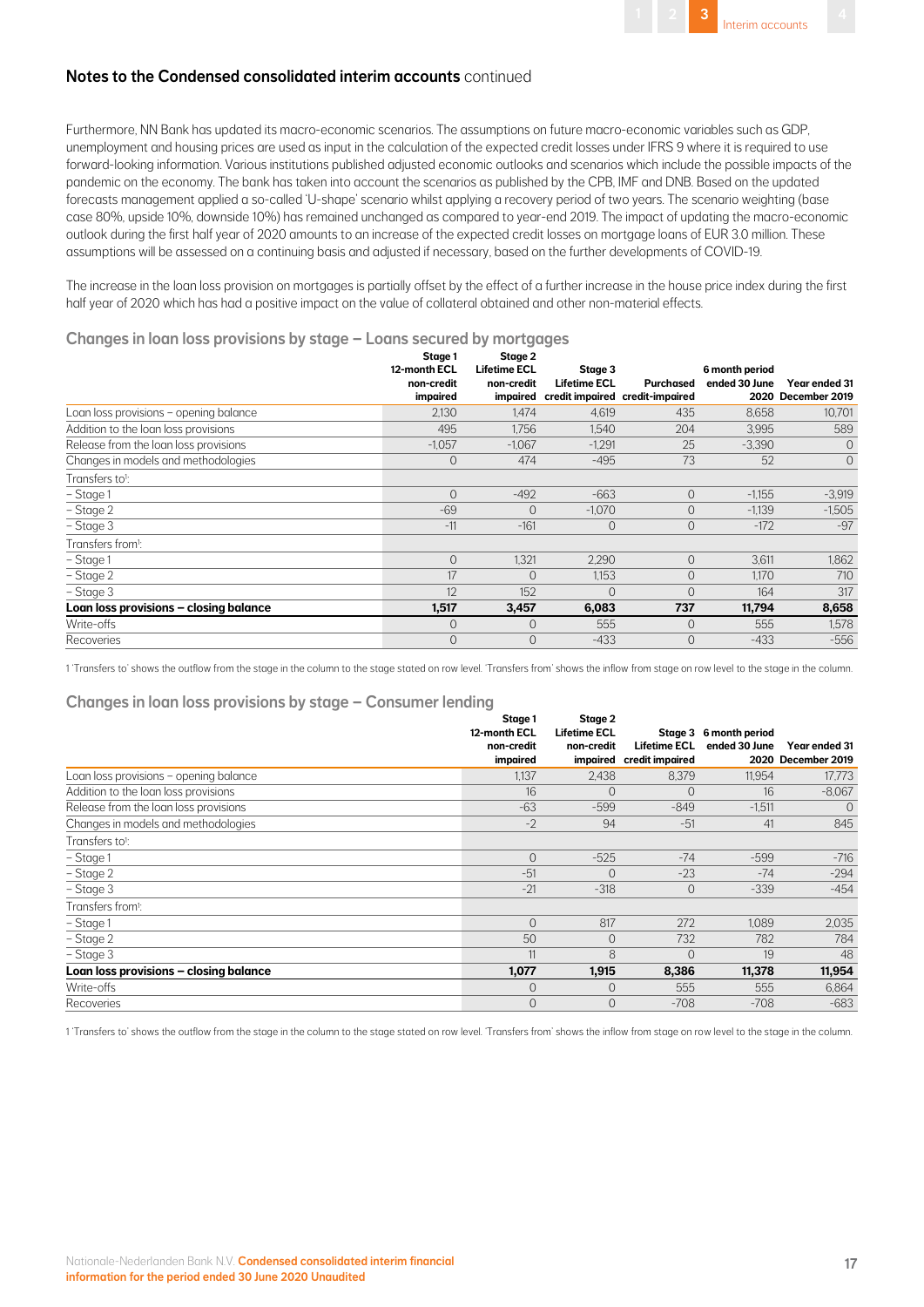

# **Delinquency**

|                |              | <b>Mortgages</b> |              | <b>Consumer lending</b> |                           | Total       |
|----------------|--------------|------------------|--------------|-------------------------|---------------------------|-------------|
|                |              | 31 December      |              | 31 December             |                           | 31 December |
|                | 30 June 2020 | 2019             | 30 June 2020 | 2019                    | 30 June 2020 <sup>1</sup> | 20191       |
| 0 days         | 19,421,119   | 18,751,347       | 140.258      | 161,152                 | 19.561.377                | 18,912,499  |
| $1 - 30$ days  | 109.745      | 174.478          | 4,628        | 5.039                   | 114.373                   | 179,517     |
| $31 - 60$ days | 47.141       | 50.981           | 1.233        | 1.924                   | 48.374                    | 52.905      |
| $61 - 90$ days | 23,876       | 32,532           | 379          | 808                     | 24,255                    | 33,340      |
| $>90$ days     | 45.563       | 43.713           | 11.994       | 12.234                  | 57.557                    | 55.947      |
| Total          | 19,647,444   | 19,053,051       | 158,492      | 181,157                 | 19,805,936                | 19,234,208  |

1 Total amount reconciles to stage 1-3 and purchased credit-impaired loans, excluding the category 'no allocated stage'.

#### Loans exposed to credit risk

|                |            |            |         |          |         |                 |         | <b>POCI</b>     |                              |                 |
|----------------|------------|------------|---------|----------|---------|-----------------|---------|-----------------|------------------------------|-----------------|
|                |            | Stage 1    |         | Stage 2  |         | Stage 3         |         | assets          | Total                        | Total           |
|                |            | 31         |         | 31       |         | 31              |         | 31              |                              | 31              |
|                | 30 June    | December   | 30 June | December | 30 June | <b>December</b> | 30 June | <b>December</b> | 30 June                      | <b>December</b> |
|                | 2020       | 2019       | 2020    | 2019     | 2020    | 2019            | 2020    | 2019            | 20201                        | 20191           |
| Mortgages      | 19.086.164 | 18.595.699 | 424.602 | 351.433  | 101.433 | 71.325          | 35.245  | 34.594          | 19.647.444                   | 19.053.051      |
| Consumer loans | 139.219    | 160.371    | 6.715   | 8.033    | 12.558  | 12.753          |         |                 | 158.492                      | 181.157         |
| <b>Total</b>   | 19,225,383 | 18,756,070 | 431,317 | 359,466  | 113.991 | 84.078          | 35.245  |                 | 34,594 19,805,936 19,234,208 |                 |

1 Total amount reconciles to stage 1-3 and purchased credit-impaired loans, excluding the category 'no allocated stage'.

The impaired loans include 'unlikely to pay' mortgage loans, which may not be past due.

# 5 Customer deposits and other funds on deposit

## Customer deposits and other funds on deposit by type

|                                              |              | 31 December |
|----------------------------------------------|--------------|-------------|
|                                              | 30 June 2020 | 2019        |
| Savings                                      | 7.081.856    | 6.708.147   |
| <b>Bank annuities</b>                        | 6.789.367    | 6.754.430   |
| Bank annuities related to mortgages          | 1.517.289    | 1,477,296   |
| Corporate deposits                           | 3.500        | 0           |
| Group companies                              | 135,836      | 139.048     |
| Customer deposits and other funds on deposit | 15,527,848   | 15,078,921  |

'Group companies' relates to a payable following arrangements to transfer mortgage parts in an intercompany account for the former Delta Lloyd Bank portfolio.

## Changes in Customer deposits and other funds on deposit

|                                                                | 6 month period |                             |
|----------------------------------------------------------------|----------------|-----------------------------|
|                                                                |                | ended 30 June Year ended 31 |
|                                                                |                | 2020 December 2019          |
| Customer deposits and other funds on deposit - opening balance | 15.078.921     | 14.476.439                  |
| Deposits received                                              | 2.205.824      | 3.877.090                   |
| Withdrawals                                                    | $-1.756.897$   | $-3.274.608$                |
| Customer deposits and other funds on deposit – closing balance | 15,527,848     | 15.078.921                  |

# 6 Financial liabilities at fair value through profit or loss

#### Non-trading derivatives

|                                                        |              | 31 December |
|--------------------------------------------------------|--------------|-------------|
|                                                        | 30 June 2020 | 2019        |
| Derivatives held for macro fair value hedge accounting | 107.560      | 264.880     |
| Balanced guaranteed swaps                              | 33.263       | 49.871      |
| Other non-trading derivatives                          |              | 20.432      |
| <b>Non-trading derivatives</b>                         | 140.823      | 335.183     |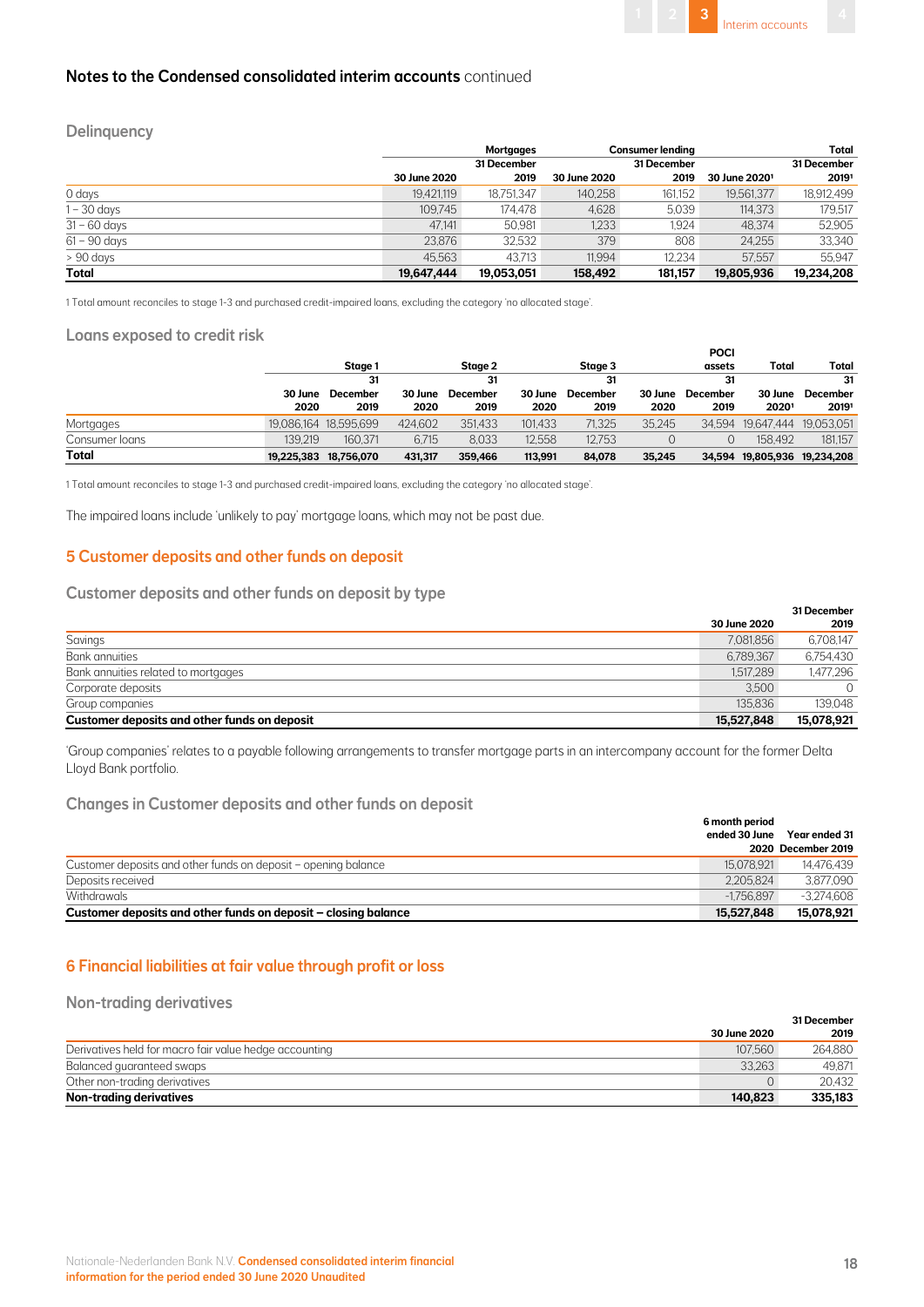

# 7 Other borrowed funds

# Other borrowed funds

|                      |              | 31 December |
|----------------------|--------------|-------------|
|                      | 30 June 2020 | 2019        |
| NN Group             | 782,000      | 493.000     |
| Other borrowed funds | 434.964      | 780.000     |
| Other borrowed funds | 1.216.964    | 1.273.000   |

In the first half of 2020 new loans amounting to EUR 230 million were contracted with third parties, while EUR 575 million was repaid resulting in a decrease of other borrow funds to EUR 435 million (2019: EUR 780 million).

The drawdown under the Central Clearing Borrowing Facility for the funding of variation margin calls regarding centrally cleared interest rate derivatives contracts provided by NN Group increased to EUR 782 million (2019: EUR 493 million).

|                                        | 6 month period |                             |
|----------------------------------------|----------------|-----------------------------|
|                                        |                | ended 30 June Year ended 31 |
|                                        |                | 2020 December 2019          |
| Other borrowed funds - opening balance | 1.273.000      | 330.000                     |
| <i>Issuances</i>                       | 518.964        | 1,183,000                   |
| Redemption                             | $-575.000$     | $-240.000$                  |
| Other borrowed funds - closing balance | 1.216.964      | 1,273,000                   |

## 8 Provisions

#### Provisions

|                          |              | 31 December |
|--------------------------|--------------|-------------|
|                          | 30 June 2020 | 2019        |
| Restructuring provisions | 3.141        | 4,505       |
| Other provisions         | 75           | .200        |
| <b>Provisions</b>        | 3.216        | 5.705       |

#### Restructuring provisions

|                                            | 6 month period |                             |
|--------------------------------------------|----------------|-----------------------------|
|                                            |                | ended 30 June Year ended 31 |
|                                            |                | 2020 December 2019          |
| Restructuring provisions - opening balance | 4.505          | 4,689                       |
| Additions                                  | 1.427          | 5,586                       |
| Releases                                   | $-588$         | -955                        |
| Charges                                    | $-2.203$       | $-4,761$                    |
| Other                                      | $\mathbf{O}$   | $-54$                       |
| Restructuring provisions – closing balance | 3,141          | 4,505                       |

The restructuring provision is partly recognised for the expected future redundancy costs as a consequence of the merger with Delta Lloyd Bank. During the first half of 2020 a Request for Advice has been issued to the Works Council for the agile transformation of NN Bank. The expected impact of this restructuring is EUR 1.4 million. Additions or releases are charged to the profit and loss account of NN Bank.

#### 9 Debt securities issued

'Debt securities issued' relates to debentures and other issued debt securities with either fixed or floating interest rates. NN Bank does not have debt securities that are issued on terms other than those available in the normal course of business. The maturities, based on the earliest contractual payment date of the debt securities, are as follows:

Debt securities issued – maturities 30 June 2020

|                                                | Less than 1 |           |               |               |               |              |           |
|------------------------------------------------|-------------|-----------|---------------|---------------|---------------|--------------|-----------|
|                                                | year        | 1-2 years | $2 - 3$ years | $3 - 4$ vears | $4 - 5$ vears | Over 5 years | Total     |
| Fixed rate debt securities                     |             | 100.000   |               |               |               |              | 100.000   |
| Floating rate debt securities                  | 630.644     | 157.339   | 417.312       |               |               | O            | 1.205.295 |
| <b>Subtotal RMBS securitisation programmes</b> | 630.644     | 257,339   | 417.312       |               |               | 0            | 1,305,295 |
| Covered bond issues                            |             |           |               | 498.457       | 513.943       | 1.623.448    | 2.635.848 |
| Fixed rate unsecured debt securities           | 14.998      | 4.010     | 499.912       | 274.510       | 498.595       | 96.861       | 1.388.886 |
| Floating rate unsecured debt securities        | 330.862     | 189.771   |               |               |               | 24.872       | 545.505   |
| Debt securities issued                         | 976.504     | 451.120   | 917.224       | 772.967       | 1.012.538     | 1,745,181    | 5,875,534 |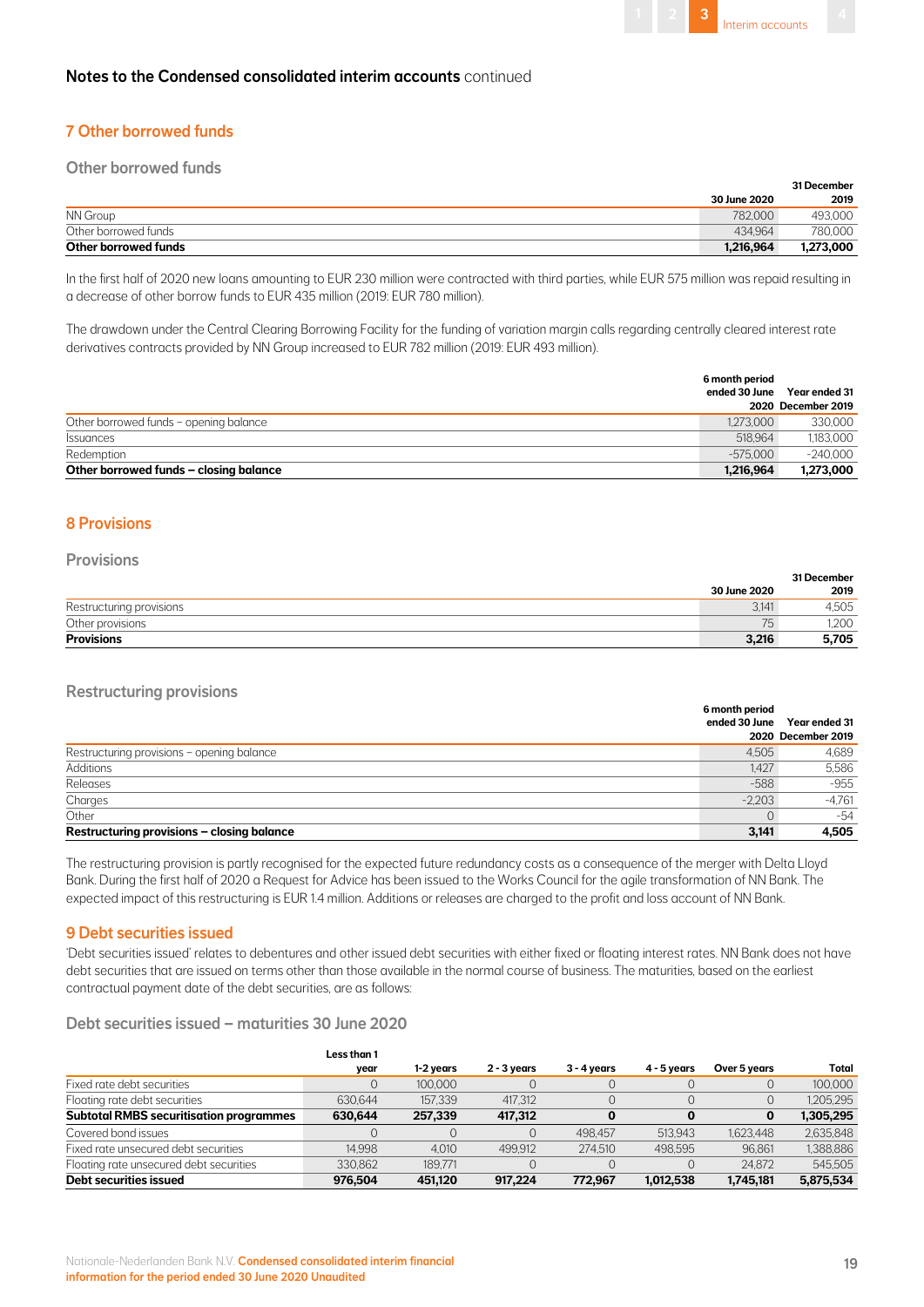

Debt securities issued – maturities 31 December 2019

|                                                | Less than 1 |           |               |               |             |              |           |
|------------------------------------------------|-------------|-----------|---------------|---------------|-------------|--------------|-----------|
|                                                | year        | 1-2 years | $2 - 3$ years | $3 - 4$ vears | 4 - 5 vears | Over 5 years | Total     |
| Fixed rate debt securities                     | 125.000     | 100.000   |               |               |             |              | 225.000   |
| Floating rate debt securities                  | 551.633     | 523.002   | 440.169       |               |             |              | 1.514.804 |
| <b>Subtotal RMBS securitisation programmes</b> | 676.633     | 623.002   | 440.169       |               |             | 0            | 1,739,804 |
| Covered bond issues                            |             |           |               |               | 1.009.207   | 1.605.376    | 2.614.583 |
| Fixed rate unsecured debt securities           |             | 19.004    |               | 772.046       |             | 582.977      | 1,374,027 |
| Floating rate unsecured debt securities        | 330.927     | 190.208   |               |               |             | 24.862       | 545.997   |
| Debt securities issued                         | 1.007.560   | 832.214   | 440.169       | 772.046       | 1.009.207   | 2.213.215    | 6,274,411 |

Secured debt securities

NN Bank has the right to redeem the Residential Mortgage Backed Securities under the Arena NHG and the Hypenn RMBS securitisation programmes at First Optional Redemption Date (FORD). These dates for the debt securities issued are as follows:

|                   |             |              | 31 December |
|-------------------|-------------|--------------|-------------|
|                   | <b>FORD</b> | 30 June 2020 | 2019        |
| Arena NHG 2014-II | 17-4-2020   | $\circ$      | 335,327     |
| Arena NHG 2016-I  | 17-7-2021   | 257.339      | 289,120     |
| Hypenn RMBS I A3  | 17-11-2020  | 0            | $\Omega$    |
| Hypenn RMBS IV    | 17-7-2020   | 321,538      | 341,306     |
| Hypenn RMBS V     | 17-4-2021   | 309.106      | 333,882     |
| Hypenn RMBS VI    | 17-12-2022  | 417.312      | 440,169     |
| Hypenn RMBS VII   | 17-9-2026   | $\circ$      | $\Omega$    |
| <b>Total</b>      |             | 1.305.295    | 1.739.804   |

The outstanding notes of Hypenn RMBS I are fully held (retained) by NN Bank.

The Arena NHG 2014-II notes have been redeemed on the FORD.

On 11 June 2020, NN Bank issued a new securitisation named Hypenn RMBS VII for an amount of EUR 2,067 million. The outstanding notes of this SPV are fully held (retained) by NN Bank and as such the notes are eliminated at NN Bank consolidated level. The FORD is on 17 September 2026.

|                                |                      |              | 31 December |
|--------------------------------|----------------------|--------------|-------------|
|                                | <b>Maturity date</b> | 30 June 2020 | 2019        |
| Covered bond October 2017      | 10-10-2024           | 498.826      | 498.667     |
| Covered bond lune 2018         | $11-9-2025$          | 497.147      | 496,880     |
| Covered bond September 2018    | 25-9-2028            | 494.258      | 493.918     |
| Covered bond February 2019     | $27 - 2 - 2024$      | 498.457      | 498.243     |
| Covered bond March 2019 - 1    | 18-3-2039            | 24.823       | 24.819      |
| Covered bond March 2019 - 2    | $21 - 3 - 2039$      | 19.920       | 19.917      |
| Covered bond July 2019         | 25-9-2028            | 52.821       | 53.309      |
| Covered bond September 2019    | 24-9-2029            | 498.477      | 498.396     |
| Fair value change hedged items |                      | 51.120       | 30,434      |
| Total                          |                      | 2,635,848    | 2,614,583   |

On 17 June 2020, NN Bank's Soft Bullet Covered Bond programme was registered with DNB. The programme exists next to the conditional passthrough covered bond programme and is the primary source for attracting new secured funding from institutional investors going forward. The inaugural issuance under the Soft Bullet Covered Bond programme took place on 8 July 2020.

## Unsecured debt securities

|                                                |                      |              | <b>31 December</b> |
|------------------------------------------------|----------------------|--------------|--------------------|
|                                                | <b>Maturity date</b> | 30 June 2020 | 2019               |
| Debt Issuance Programme May 2019               | $31 - 5 - 2023$      | 498.061      | 497.727            |
| Debt Issuance Programme August 2019            | 3-9-2029             | 19.852       | 19.978             |
| Debt Issuance Programme November 2019          | $26 - 2 - 2025$      | 497.158      | 496.919            |
| Other unsecured debt securities                | n/a                  | 366.016      | 356,164            |
| Fair value change hedged items                 |                      | 7.799        | 3.239              |
| <b>Fixed rate unsecured debt securities</b>    |                      | 1,388,886    | 1,374,027          |
| Floating Rate Note June 2019 - 1               | $11 - 12 - 2020$     | 250.032      | 250.064            |
| Floating Rate Note June 2019 - 2               | $1 - 7 - 2021$       | 35.015       | 35,020             |
| Floating Rate Note July 2019 - 1               | $11 - 12 - 2020$     | 80.830       | 80,863             |
| Floating Rate Note July 2019 - 2               | 10-7-2026            | 24.872       | 24,862             |
| Floating Rate Note July 2019 - 3               | 15-7-2021            | 100.050      | 100.073            |
| Floating Rate Note August 2019                 | $3 - 9 - 2021$       | 54.706       | 55.115             |
| <b>Floating rate unsecured debt securities</b> |                      | 545.505      | 545,997            |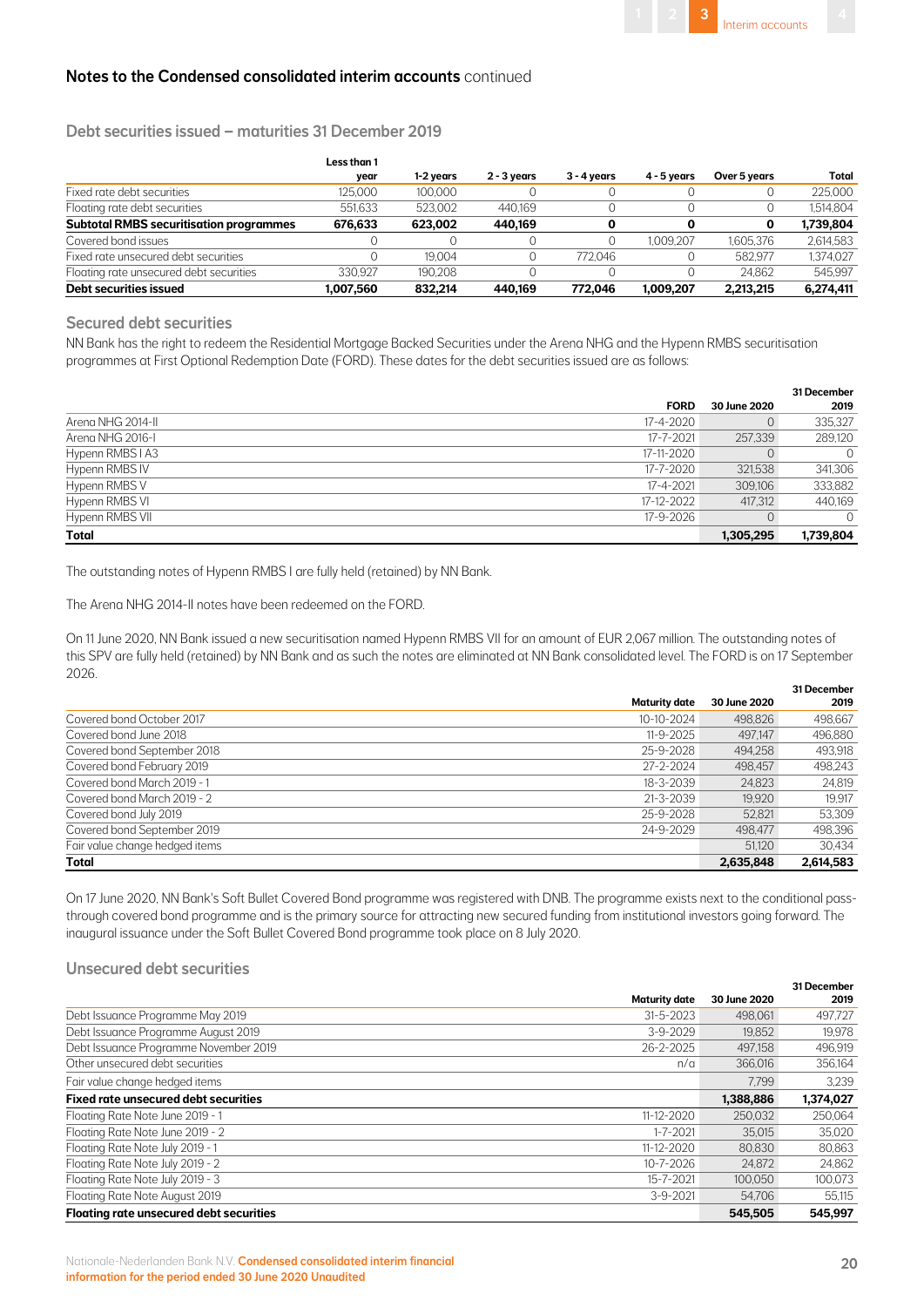

# 10 Subordinated debt

|                          |               |                   |                        |              | <b>Notional amount</b> |              | <b>Balance sheet value</b> |
|--------------------------|---------------|-------------------|------------------------|--------------|------------------------|--------------|----------------------------|
|                          |               |                   |                        |              | 31 December            |              | 31 December                |
| Interest rate            | Year of issue | Due date          | <b>First call date</b> | 30 June 2020 | 2019                   | 30 June 2020 | 2019                       |
| 1.29%                    | 2020          | 26 February 2030  | 26 February 2025       | 30.000       |                        | 30.000       | 0.                         |
| 1.38%                    | 2019          | 26 September 2029 | 26 September 2024      | 25,000       | 25,000                 | 25,000       | 25,000                     |
| 1.83%                    | 2019          | 26 June 2029      | 26 June 2024           | 15.000       | 15.000                 | 15.000       | 15.000                     |
| 3.02%                    | 2017          | 27 February 2027  | 27 February 2022       | 15.000       | 15.000                 | 15.000       | 15,000                     |
| 2.66%                    | 2015          | 26 February 2025  | 26 February 2020       |              | 30.000                 |              | 30.000                     |
| <b>Subordinated debt</b> |               |                   |                        | 85,000       | 85,000                 | 85,000       | 85,000                     |

The EUR 30.0 million subordinated loan issued in 2015 was restructured on 26 February 2020, and NN Group extended the maturity date by five years. The new interest rate is 1.29%. This restructured loan is considered to be a new loan under IFRS.

# 11 Equity

#### Total equity

|                                             |              | <b>31 December</b> |
|---------------------------------------------|--------------|--------------------|
|                                             | 30 June 2020 | 2019               |
| Share capital                               | 10.000       | 10,000             |
| Share premium                               | 481,000      | 481,000            |
| Revaluation reserve                         | 4.781        | 147                |
| Retained earnings and unappropriated result | 578.693      | 516.926            |
| <b>Shareholders' equity</b>                 | 1,074,474    | 1,008,073          |

# Changes in equity (2020)

|                                                                         |        |                             |                 | Total         |
|-------------------------------------------------------------------------|--------|-----------------------------|-----------------|---------------|
|                                                                         |        |                             |                 | shareholders' |
| 30 June 2020                                                            |        | Share capital Share premium | <b>Reserves</b> | equity        |
| Equity - opening balance                                                | 10.000 | 481,000                     | 517.073         | 1,008,073     |
| Net result for the period                                               |        |                             | 61.711          | 61.711        |
| Total amount recognised directly in equity (Other comprehensive income) |        |                             | 4.634           | 4.634         |
| Dividend paid                                                           |        |                             | 0               | $\Omega$      |
| Employee share plans                                                    |        |                             | 56              | 56            |
| Other                                                                   |        |                             |                 | $\Omega$      |
| Equity - closing balance                                                | 10,000 | 481.000                     | 583,474         | 1.074.474     |

## Changes in equity (2019)

|                                                                         |        |                             |                 | Total         |
|-------------------------------------------------------------------------|--------|-----------------------------|-----------------|---------------|
|                                                                         |        |                             |                 | shareholders' |
| 31 December 2019                                                        |        | Share capital Share premium | <b>Reserves</b> | equity        |
| Equity - opening balance                                                | 10.000 | 481.000                     | 481.709         | 972.709       |
| Net result for the period                                               |        |                             | 116.171         | 116.171       |
| Total amount recognised directly in equity (Other comprehensive income) |        |                             | $-1.472$        | $-1.472$      |
| Dividend paid                                                           |        |                             | $-82.100$       | -82.100       |
| Amstelhuys and OHF merger 1 December 2019                               |        |                             | 2.587           | 2.587         |
| Employee share plans                                                    |        |                             | 141             | 141           |
| Other                                                                   |        |                             | 37              | 37            |
| Equity – closing balance                                                | 10.000 | 481.000                     | 517,073         | 1.008.073     |

#### Appropriation of result 2019

On 29 May 2020, following the adoption of the 2019 Consolidated annual accounts by the general meeting of NN Bank (General Meeting), the 2019 net result of EUR 116.2 million, was added to the retained earnings.

No final dividend over 2019 was paid and no interim dividend over 2020 will be proposed. With this, NN Bank follows the recommendation issued by the ECB in view of the current COVID-19 situation to refrain from dividend payments until 1 January 2021. NN Bank intends to resume dividend payments at such time that is appropriate in light of COVID-19 developments.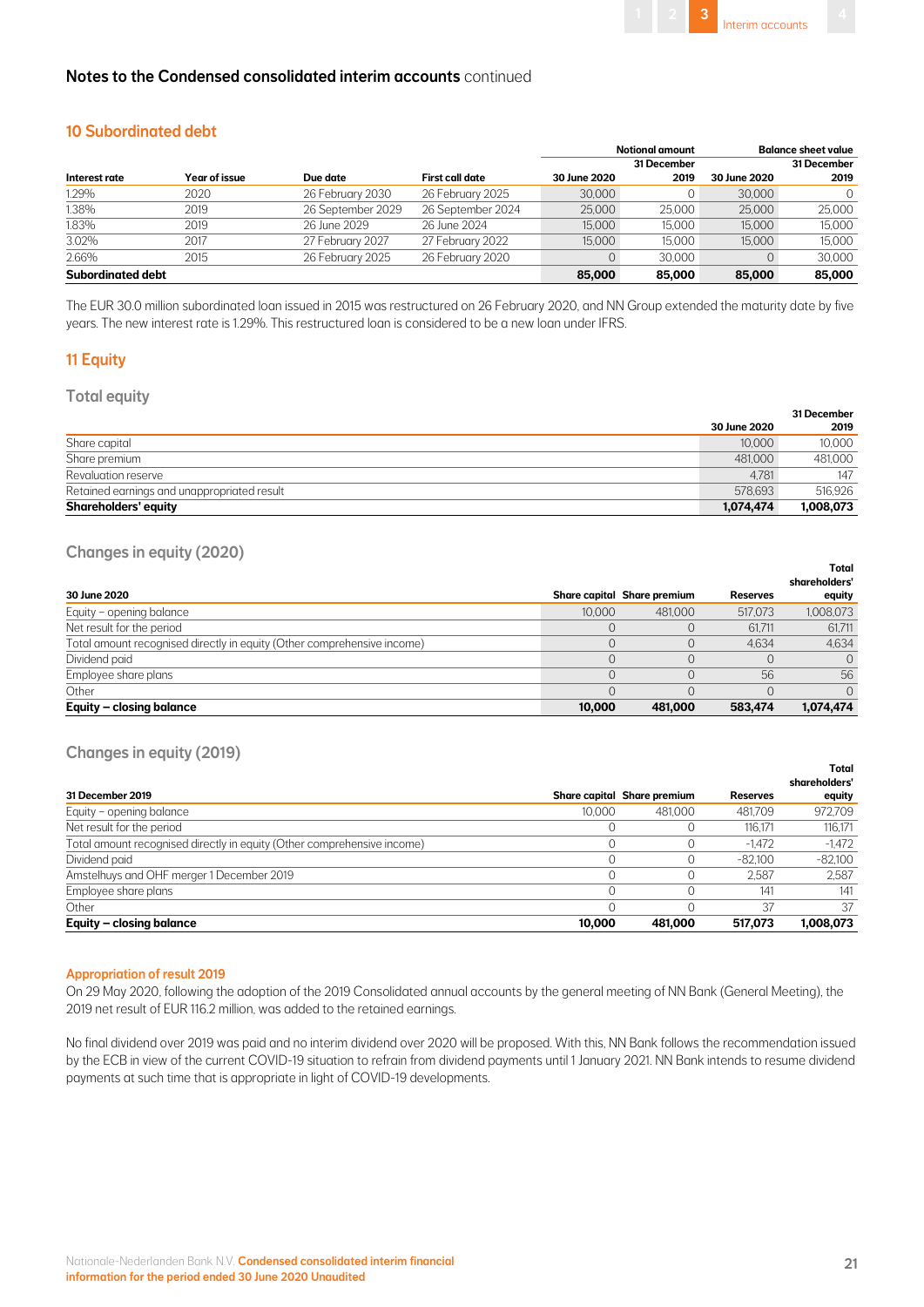# 12 Interest result

# Interest result

|                                                                      | 1 January to 30  | 1 January to 30  |
|----------------------------------------------------------------------|------------------|------------------|
|                                                                      | <b>June 2020</b> | <b>June 2019</b> |
| Interest income on loans <sup>1</sup>                                | 285.468          | 277.541          |
| <b>Modifications</b>                                                 | 559              | 2.174            |
| Interest income on non-trading derivatives                           | 26,298           | 29,442           |
| Negative interest on liabilities                                     | 579              | 328              |
| Total interest income                                                | 312,903          | 309,485          |
|                                                                      |                  |                  |
| Interest expenses on amounts due to banks                            | 32               | 93               |
| Interest expenses on customer deposits and other funds on deposit    | 81.877           | 88,149           |
| Interest expenses on debt securities issued and other borrowed funds | 17.399           | 22.147           |
| Interest expenses on subordinated loans                              | 790              | 1.700            |
| Interest expenses on non-trading derivatives                         | 72.753           | 69,953           |
| Negative interest on assets                                          | 3.695            | 2,848            |
| Other interest expenses                                              | 2.950            | 5.085            |
| <b>Total interest expenses</b>                                       | 179,496          | 189,975          |
|                                                                      |                  |                  |
| Interest result                                                      | 133,407          | 119,510          |

1 Interest income on loans includes interest on loans measured at FVTPL, as this amount is not material.

# 13 Staff expenses

# Staff expenses

|                                               | 1 January to 30  | 1 January to 30  |
|-----------------------------------------------|------------------|------------------|
|                                               | <b>June 2020</b> | <b>June 2019</b> |
| <b>Salaries</b>                               | 30.001           | 28,869           |
| Pension and other staff-related benefit costs | 5.820            | 6.141            |
| Social security costs                         | 3.964            | 4.212            |
| Share-based compensation arrangements         | 10 <sup>°</sup>  | 26               |
| External staff costs                          | 15,333           | 15,981           |
| Education                                     | 479              | 503              |
| Other staff costs                             | 239              | 317              |
| <b>Staff expenses</b>                         | 55,846           | 56,049           |

# 14 Regulatory levies

Regulatory levies represents contributions to Deposit Guarantee Schemes (DGS) and the Single Resolution Fund (SRF). In the first six months of 2020 the contributions to DGS were EUR 7.3 million (first six months of 2019: EUR 6.7 million) and contributions to the SRF were EUR 4.9 million (first six months of 2019: EUR 3.2 million). The contribution to the SRF in the first six months of 2020 comprises NN Bank's contribution for the full year 2020.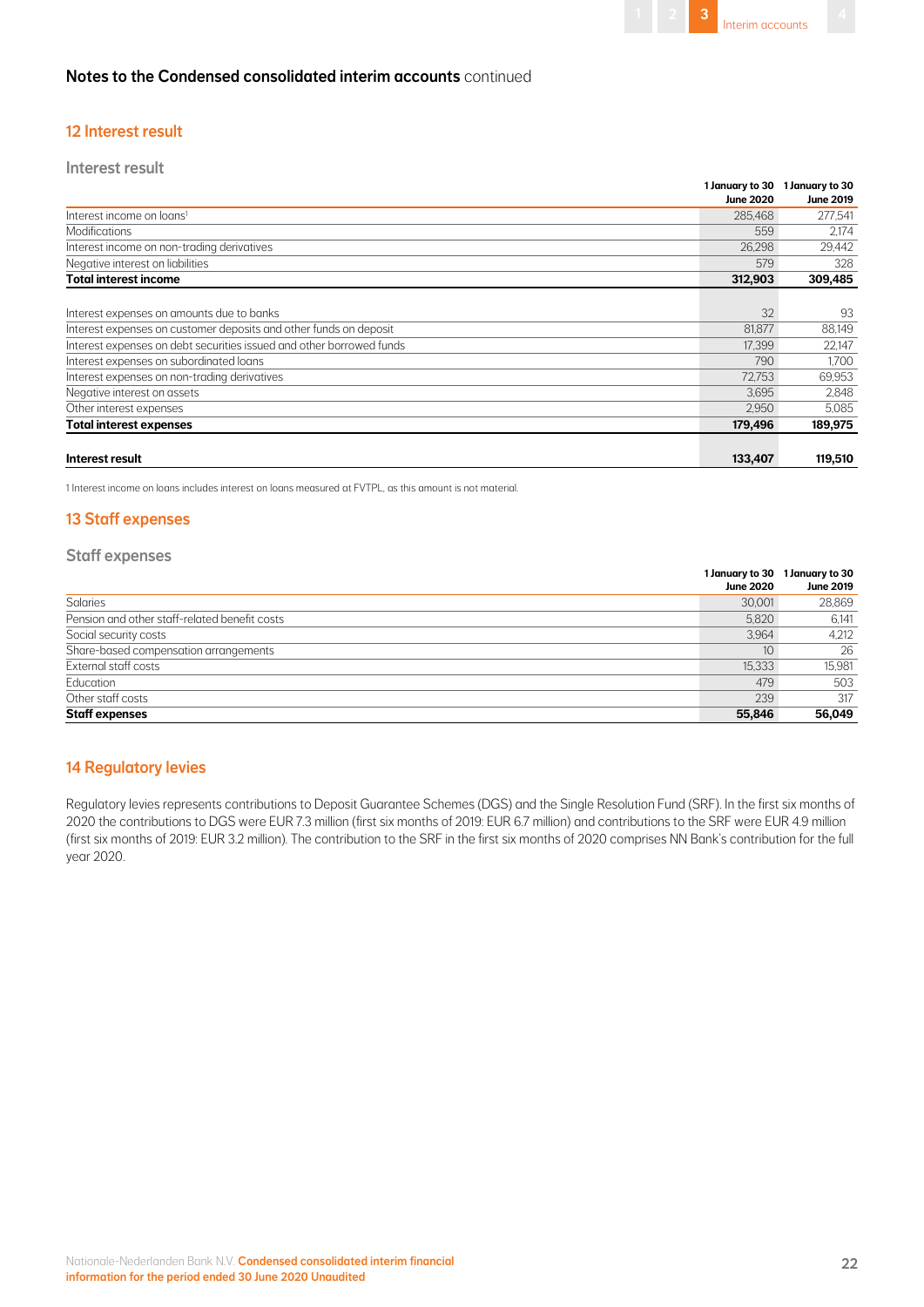# 15 Other operating expenses

# Other operating expenses

|                                          | 1 January to 30<br><b>June 2020</b> | 1 January to 30  |
|------------------------------------------|-------------------------------------|------------------|
|                                          |                                     | <b>June 2019</b> |
| Computer costs                           | 11,617                              | 9.991            |
| Office expenses                          | 50                                  | 74               |
| Travel and accommodation expenses        | 1,318                               | 1,371            |
| Advertising and public relations         | 1,383                               | 1,638            |
| Bank costs                               | 118                                 | 227              |
| Net addition to restructuring provisions | 839                                 | 3,858            |
| Amortisation of intangible assets        | 907                                 | 756              |
| Other                                    | 3.724                               | 3,191            |
| <b>Other operating expenses</b>          | 19,956                              | 21,106           |
|                                          |                                     |                  |
| Customer & Commerce                      | 9.117                               | 9,051            |
| IT                                       | 7,065                               | 8,395            |
| <b>Facility Management</b>               | 3.370                               | 3,223            |
| General Management                       | 3.097                               | 543              |
| Group HR                                 | 1.135                               | 1.405            |
| <b>Shared Service Center Finance</b>     | 676                                 | 821              |
| <b>Total Group Services</b>              | 24,460                              | 23,438           |
| Total other operating expenses           | 44,416                              | 44,544           |

'Other' mainly consists of audit fees and contributions to, amongst others, AFM, DNB and ECB.

# 16 Fair value of financial assets and liabilities

The following table presents the estimated fair value of NN Bank's financial assets and liabilities. Certain balance sheet items are not included in the table, as they do not meet the definition of a financial asset or liability. The aggregation of the fair value presented below does not represent, and should not be construed as representing, the underlying value of NN Bank.

#### Fair value of financial assets and liabilities

|                                                        | <b>Estimated fair</b><br>value |                     | <b>Balance sheet</b><br>value |                     |
|--------------------------------------------------------|--------------------------------|---------------------|-------------------------------|---------------------|
|                                                        | 30 June 2020                   | 31 December<br>2019 | 30 June 2020                  | 31 December<br>2019 |
| <b>Financial assets</b>                                |                                |                     |                               |                     |
| Cash and balances at central banks                     | 1,119,553                      | 1,660,465           | 1,119,553                     | 1,660,465           |
| Amounts due from banks                                 | 498,549                        | 658.432             | 498.549                       | 658,432             |
| Financial assets at fair value through profit or loss: |                                |                     |                               |                     |
| - non-trading derivatives                              | 73.547                         | 88.198              | 73.547                        | 88,198              |
| Investment securities                                  | 1.885.117                      | 2.029.911           | 1.884.523                     | 2,027,326           |
| Loans                                                  | 21,477,819                     | 21,193,804          | 20,837,448                    | 20,003,922          |
| <b>Financial assets</b>                                | 25,054,585                     | 25,630,810          | 24,413,620                    | 24,438,343          |
|                                                        |                                |                     |                               |                     |
| <b>Financial liabilities</b>                           |                                |                     |                               |                     |
| Amounts due to banks                                   | 464.707                        | 313.920             | 466,000                       | 314,053             |
| Customer deposits and other funds on deposit           | 16.275.565                     | 15.964.207          | 15.527.848                    | 15.078.921          |

| Financial liabilities at fair value through profit or loss: |            |            |            |            |
|-------------------------------------------------------------|------------|------------|------------|------------|
| - non-trading derivatives                                   | 140.823    | 335.183    | 140.823    | 335.183    |
| Other borrowed funds                                        | 1.216.538  | 1.272.838  | 1.216.964  | 1,273,000  |
| Debt securities issued                                      | 5.955.434  | 6.390.111  | 5.875.534  | 6.274.411  |
| Subordinated debt                                           | 86.106     | 85.507     | 85.000     | 85.000     |
| <b>Financial liabilities</b>                                | 24,139,173 | 24.361.766 | 23,312,169 | 23,360,568 |

The estimated fair value represents the price at which an orderly transaction to sell the financial asset or to transfer the financial liability would take place between market participants at the balance sheet date (exit price). The fair value of financial assets and liabilities is based on unadjusted quoted market prices, where available. Such quoted market prices are primarily obtained from exchange prices for listed instruments. Where an exchange price is not available, market prices are obtained from independent market vendors, brokers or marketmakers. Because substantial trading markets do not exist for all financial instruments, various techniques have been developed to estimate the approximate fair value of financial assets and liabilities that are not actively traded. The fair value presented may not be indicative of the net realisable value. In addition, the calculation of the estimated fair value is based on market conditions at a specific point in time and may not be indicative of the future fair value. Where exposures of a group of financial assets and financial liabilities are managed on a net basis. NN Bank measures the fair value of the group of financial assets and financial liabilities on the basis of the price that would be received to sell a net long position or settle a net short position.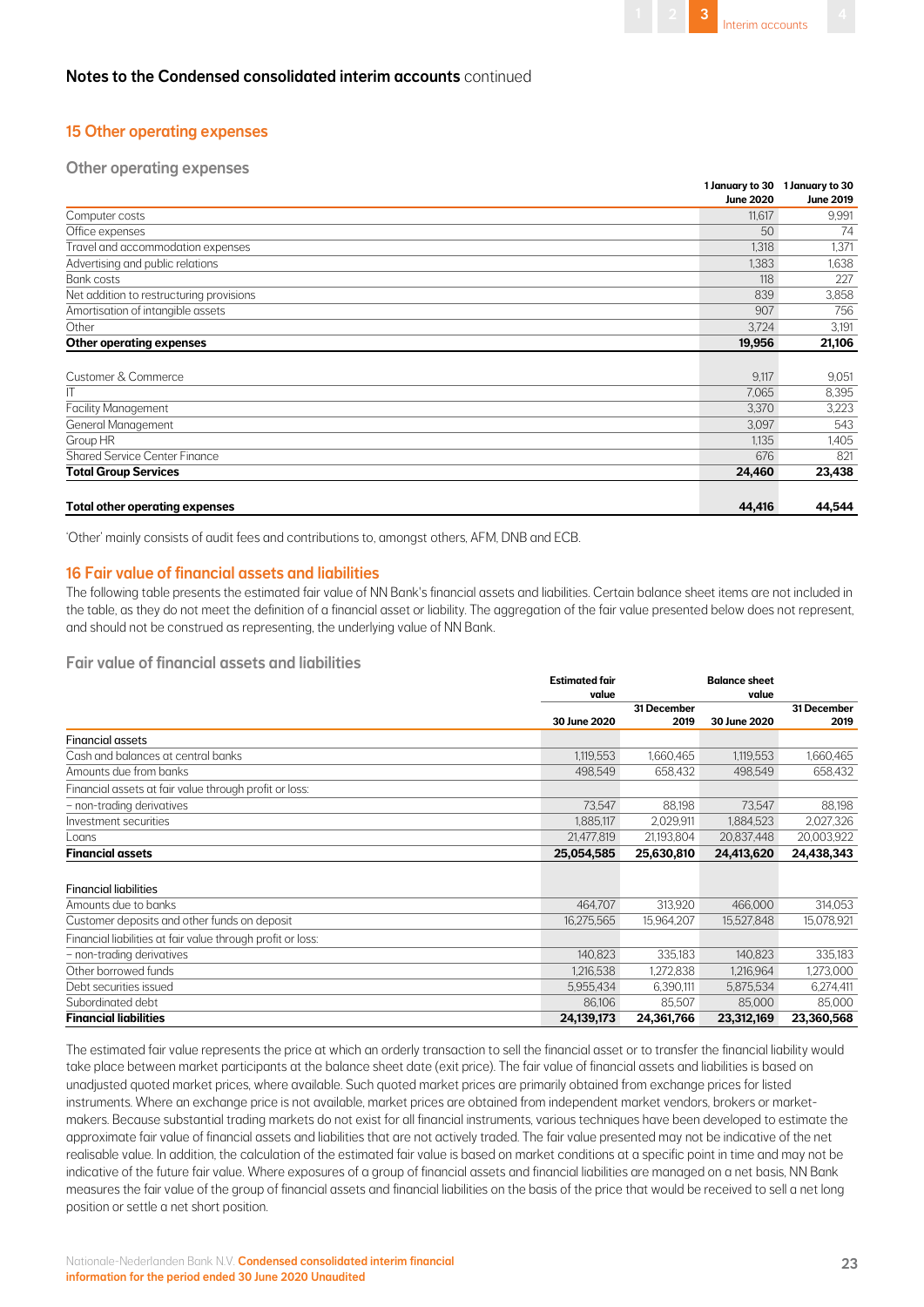

Financial assets and liabilities at fair value and amortised cost The fair value of the financial instruments carried at fair value and amortised cost was determined as follows:

Methods applied in determining the fair value of financial assets and liabilities (30 June 2020)

|                                                           | <b>Balance sheet</b> |                         |                |                    |               |
|-----------------------------------------------------------|----------------------|-------------------------|----------------|--------------------|---------------|
|                                                           | value                | <b>Total fair value</b> | Level 1        | Level <sub>2</sub> | Level 3       |
| Financial assets measured at fair value                   |                      |                         |                |                    |               |
| Non-trading derivatives                                   | 73.547               | 73,547                  | $\Omega$       | 40,284             | 33,263        |
| Investment securities - FVOCI                             | 1,565,761            | 1.565.870               | 122,482        | 1,443,388          | $\mathbf{0}$  |
| Loans - FVTPL                                             | 70,578               | 70,578                  | 0              | $\overline{0}$     | 70,578        |
| Financial assets not measured at fair value               |                      |                         |                |                    |               |
| Cash and balances at central banks <sup>1</sup>           | 1,119,553            | 1,119,553               | 1,119,553      | $\Omega$           | $\mathbf{O}$  |
| Amounts due from banks <sup>1</sup>                       | 498,549              | 498,549                 | 498,549        | $\overline{0}$     | $\mathcal{O}$ |
| Investment securities - AC                                | 318,762              | 319,247                 | 121.278        | 197,969            | $\mathcal{O}$ |
| Loans - AC                                                | 20,766,870           | 21,407,241              | 0              | $\overline{0}$     | 21,407,241    |
| <b>Financial assets</b>                                   | 24,413,620           | 25,054,585              | 1,861,862      | 1,681,641          | 21,511,082    |
| Financial liabilities measured at fair value              |                      |                         |                |                    |               |
| Non-trading derivatives                                   | 140.823              | 140.823                 | $\Omega$       | 107,560            | 33,263        |
| Financial liabilities not measured at fair value          |                      |                         |                |                    |               |
| Amounts due to banks                                      | 466,000              | 464,707                 | $\overline{0}$ | 464,707            | $\Omega$      |
| Customer deposits and other funds on deposit <sup>1</sup> | 15.527.848           | 16.275.565              | 9.580.693      | 6.663.448          | 31,424        |
| Other borrowed funds                                      | 1,216,964            | 1,216,538               | 782,000        | 434.538            | $\Omega$      |
| Debt securities issued                                    | 5,875,534            | 5.955.434               | 4,244,355      | 1,711,079          | $\Omega$      |
| Subordinated debt                                         | 85,000               | 86.106                  | 0              | 86,106             | $\Omega$      |
| <b>Financial liabilities</b>                              | 23,312,169           | 24,139,173              | 14,607,048     | 9,467,438          | 64,687        |

1 Financial assets and liabilities measured at amortized coast that are on demand are classified in Level 1 in the table above. Their fair value approximates the carrying value.

Methods applied in determining the fair value of financial assets and liabilities (31 December 2019)

|                                                           | <b>Balance sheet</b> |                         |            |            |               |
|-----------------------------------------------------------|----------------------|-------------------------|------------|------------|---------------|
|                                                           | value                | <b>Total fair value</b> | Level 1    | Level 2    | Level 3       |
| Financial assets measured at fair value                   |                      |                         |            |            |               |
| Non-trading derivatives                                   | 88.198               | 88.198                  | $\Omega$   | 38.327     | 49,871        |
| Investment securities - FVOCI                             | 1.707.229            | 1,707,607               | 251,025    | 1,456,582  | $\Omega$      |
| Loans - FVTPL                                             | 128,523              | 128,523                 | 0          | $\circ$    | 128,523       |
| Financial assets not measured at fair value               |                      |                         |            |            |               |
| Cash and balances at central banks <sup>1</sup>           | 1.660.465            | 1.660.465               | 1,660,465  | $\circ$    | 0             |
| Amounts due from banks <sup>1</sup>                       | 658.432              | 658,432                 | 658.432    | $\Omega$   | $\mathcal{O}$ |
| Investment securities - AC                                | 320.097              | 322.304                 | 122,187    | 200,117    | $\Omega$      |
| Loans - AC                                                | 19,875,399           | 21.065.281              |            | $\Omega$   | 21,065,281    |
| <b>Financial assets</b>                                   | 24,438,343           | 25,630,810              | 2,692,109  | 1,695,026  | 21,243,675    |
| Financial liabilities measured at fair value              |                      |                         |            |            |               |
| Non-trading derivatives                                   | 335.183              | 335.183                 | $\Omega$   | 285.312    | 49,871        |
| Financial ligbilities not measured at fair value          |                      |                         |            |            |               |
| Amounts due to banks                                      | 314,053              | 313,920                 | $\Omega$   | 313,920    | $\mathbf{0}$  |
| Customer deposits and other funds on deposit <sup>1</sup> | 15,078,921           | 15.964.207              | 9,325,359  | 6.607.736  | 31,112        |
| Other borrowed funds                                      | 1,273,000            | 1,272,838               | 493.000    | 779.838    | $\mathbf{0}$  |
| Debt securities issued                                    | 6.274.411            | 6.390.111               | 4,240,768  | 2.149.343  | $\Omega$      |
| Subordinated debt                                         | 85,000               | 85.507                  | 0          | 85.507     | $\Omega$      |
| <b>Financial liabilities</b>                              | 23,360,568           | 24,361,766              | 14,059,127 | 10,221,656 | 80,983        |

1 Financial assets and liabilities measured at amortized coast that are on demand are classified in Level 1 in the table above. Their fair value approximates the carrying value.

#### Level 1 – (Unadjusted) Quoted prices in active markets

This category includes financial instruments whose fair value is determined directly by reference to published quotes in an active market that NN Bank can access. A financial instrument is regarded as quoted in an active market if quoted prices are readily and regularly available from an exchange, dealer, broker, industry group, pricing service or regulatory agency, and those prices represent actual and regularly occurring market transactions with sufficient frequency and volume to provide reliable pricing information on an ongoing basis.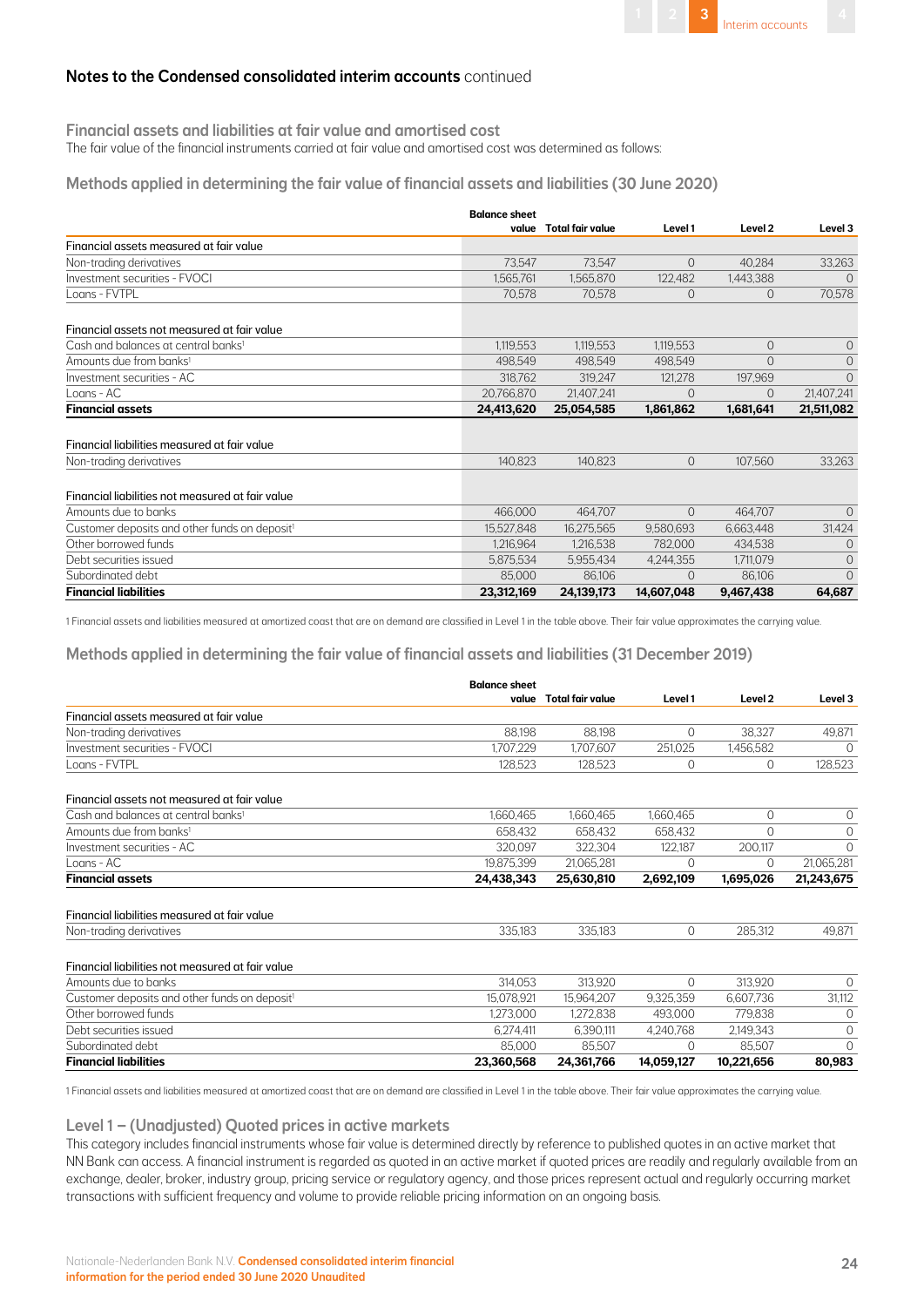

#### Level 2 – Valuation technique supported by observable inputs

This category includes financial instruments whose fair value is determined using a valuation technique (e.g. a model), where inputs in the model are taken from an active market or are observable. If certain inputs in the model are unobservable, the instrument is still classified in this category, provided that the impact of those unobservable inputs elements on the overall valuation is insignificant. Included in this category are items whose value is derived from quoted prices of similar instruments, but for which the prices are modified based on other market observable external data and items whose value is derived from quoted prices, but for which there was insufficient evidence of an active market.

#### Level 3 – Valuation technique supported by unobservable inputs

This category includes financial instruments whose fair value is determined using a valuation technique (e.g. a model) for which more than an insignificant part of the inputs in terms of the overall valuation are not market-observable. This category also includes financial assets and liabilities whose fair value is determined by reference to price quotes, but for which the market is considered inactive. An instrument is classified in its entirety as Level 3 if a significant portion of the instrument's fair value is driven by unobservable inputs. Unobservable in this context means that there is little or no current market data available from which the price at which an orderly transaction would likely occur can be derived.

#### Changes in Level 3 Financial assets

|                                                                   |             |                      | 6 month period |                    |
|-------------------------------------------------------------------|-------------|----------------------|----------------|--------------------|
|                                                                   | Non-tradina |                      | ended 30 June  | Year ended 31      |
|                                                                   | derivatives | <b>Loans - FVTPL</b> |                | 2020 December 2019 |
| Level 3 Financial assets - opening balance                        | 49.871      | 128.523              | 178.394        | 117.316            |
| Amounts recognised in the profit and loss account during the year | $-16.608$   | 7.707                | $-8.901$       | $-1.892$           |
| Additions                                                         |             | 515.959              | 515.959        | 732.228            |
| Sale of assets                                                    |             | $-581.611$           | $-581.611$     | $-669.258$         |
| Level 3 Financial assets - closing balance                        | 33,263      | 70.578               | 103.841        | 178,394            |

#### Changes in Level 3 Financial liabilities

|                                                                   | 6 month period<br>ended 30 June | Year ended 31<br>2020 December 2019 |
|-------------------------------------------------------------------|---------------------------------|-------------------------------------|
| Level 3 Financial liabilities - opening balance                   | 49.871                          | 84.965                              |
| Amounts recognised in the profit and loss account during the year | $-16.608$                       | -35.094                             |
| Level 3 Financial liabilities - closing balance                   | 33,263                          | 49.871                              |

#### Level 3 – Amounts recognised in the profit and loss account during the year

|                              |                  | 1 January to 30 1 January to 30 |
|------------------------------|------------------|---------------------------------|
|                              | <b>June 2020</b> | <b>June 2019</b>                |
| Financial assets             |                  |                                 |
| Non-trading derivatives      | $-16,608$        | $-15,946$                       |
| Loans - FVTPL                | 7.707            | 1.120                           |
| <b>Financial assets</b>      | $-8.901$         | $-14,826$                       |
|                              |                  |                                 |
| <b>Financial liabilities</b> |                  |                                 |

| Non-<br>tradına derivme<br>vatives               | 10000<br>16.606 | $\sim$ 4 $\sim$<br>JДЬ |
|--------------------------------------------------|-----------------|------------------------|
| .<br><b>Financial</b><br>.<br><b>Liabilities</b> | 16.608          | QAG<br>$\rightarrow$   |
|                                                  |                 |                        |

#### 17 Contingent liabilities and commitments

Compared with 31 December 2019, the outstanding 'mortgage and consumer lending offerings' decreased by EUR 216 million to EUR 900 million (31 December 2019: EUR 1,116 million). There were no other material changes in the contingent liabilities and commitments.

For the contingent liabilities and commitments of NN Bank at 31 December 2019, reference is made to Note 32 'Contingent liabilities and commitments' of the 2019 NN Bank Consolidated annual accounts.

#### 18 Subsequent and other events

#### Repurchase Hypenn IV notes

On 17 July 2020 NN Bank repurchased the notes of Hypenn RMBS IV B.V.

#### Soft Bullet Covered Bond

In June 2020, the new Soft Bullet Covered Bond programme launched to benefit from a larger investor demand for this type of funding. NN Bank has done a first issuance under the programme on 30 June 2020 with settlement on 8 July 2020.

#### IBOR reform

As part of the IBOR reform, major Central Clearing Counterparties have changed from EONIA to €STR discounting for the calculation of cleared OTC EUR derivatives on 27 July 2020. In connection with this discounting switch, cash compensation payments have been received by NN Bank as compensation for the change in net present value of these derivatives.

Nationale-Nederlanden Bank N.V. Condensed consolidated interim financial information for the period ended 30 June 2020 Unaudited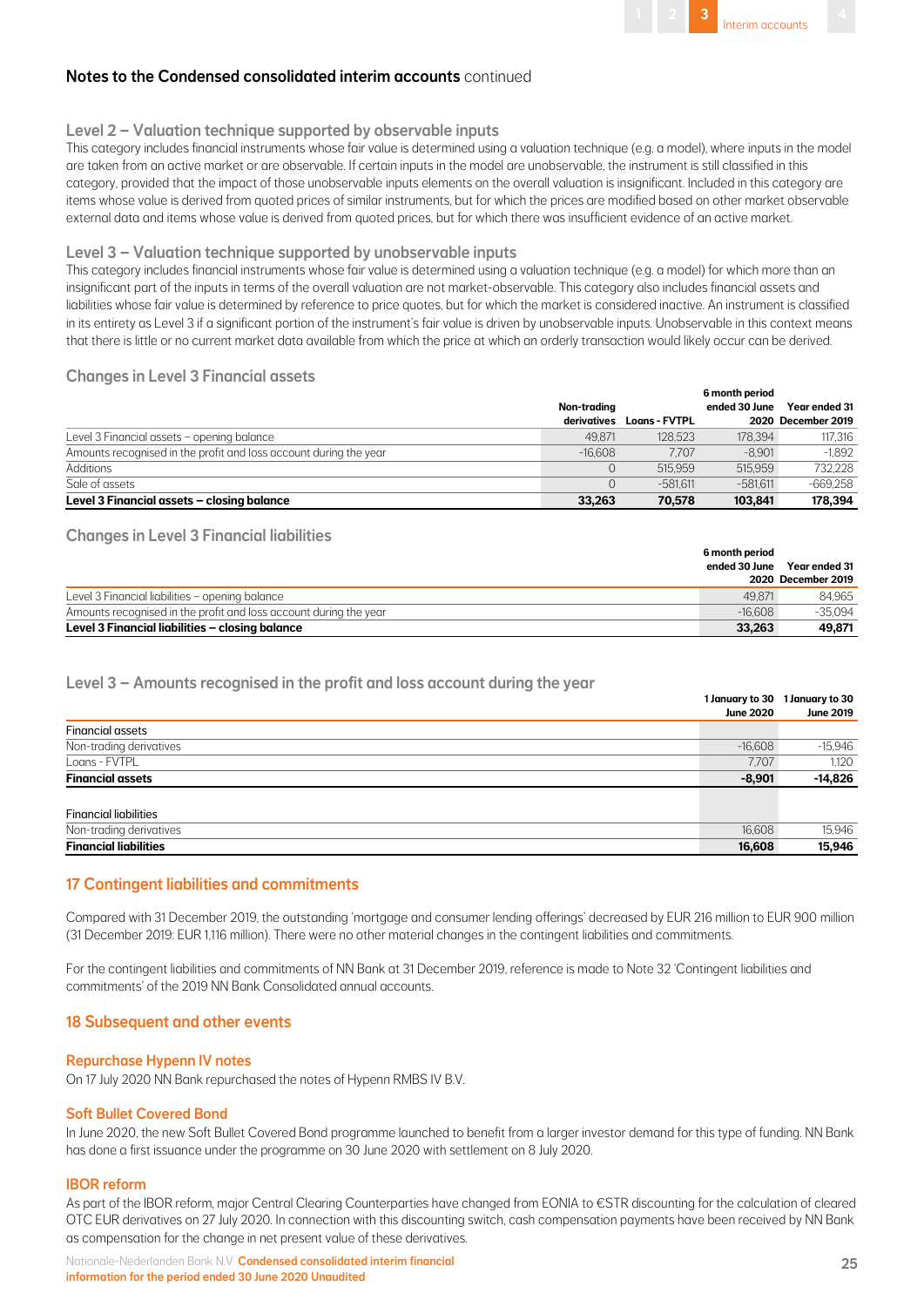

#### Migration of the former Delta Lloyd Bank

The migration of the Delta Lloyd customers with a Delta Lloyd Bank mortgage to NN Bank systems has been completed in July 2020.

#### **Woonnu**

In August 2020, Woonnu B.V. launched its new mortgage label Woonnu and has started to originate loans.

#### 19 Capital and liquidity management

#### Capital adequacy

Capital position

|                                           |              | 31 December |
|-------------------------------------------|--------------|-------------|
| Amounts in millions of euros              | 30 June 2020 | 2019        |
| Common Equity Tier 1 Capital <sup>1</sup> | 993          | 926         |
| Total capital <sup>1</sup>                | 1,078        | 1.011       |
| <b>Risk Weighted Assets</b>               | 5.947        | 5.894       |
| Common Equity Tier 1 ratio <sup>1</sup>   | 16.7%        | 15.7%       |
| Total capital ratio <sup>1</sup>          | 18.1%        | 17 2%       |

1 If DNB approves the addition of the net result for the first half year 2020, the CET1 ratio will be 17.7% and the total capital ratio will be 19.2%.

Despite the balance sheet increase, NN Bank has maintained a solid capital position with a Capital Requirements Regulation (CRR) total capital ratio of 18.1% (31 December 2019: 17.2%) and a CRR CET1 ratio of 16.7% as of 30 June 2020 (31 December 2019: 15.7%). Common Equity Tier 1 Capital amounts to EUR 993 million (31 December 2019: EUR 926 million) and has increased driven by internal capital generation in the form of retained profit.

#### Liquidity adequacy

During 2020, NN Bank maintained an adequate liquidity position.

|                                 |              | 31 December |
|---------------------------------|--------------|-------------|
|                                 | 30 June 2020 | 2019        |
| Liquidity Coverage Ratio (LCR)  | 193%         | 173%        |
| Net Stable Funding Ratio (NSFR) | 130%         | 132%        |
| Loan-to-Deposit ratio (LtD)     | 130%         | 128%        |

The liquidity coverage ratio (LCR) increased to 193% at 30 June 2020 from 173% at 31 December 2019, mainly due to the settlement of the Soft Bullet Covered Bond in July, which is included as inflow in the LCR, causing a temporary increase. This is well above regulatory and internal limits. In addition to the available liquidity as captured by the LCR, NN Bank has other sources of liquidity available. NN Bank has external credit facilities in place for use when necessary: two committed loan facilities secured by mortgages and a credit facility with NN Group.

Next to its liquidity ratio, NN Bank uses two ratios to measure and monitor the bank's funding position. The NSFR ratio is defined as the amount of available stable funding relative to the amount of required stable funding. The objective of the NSFR is to incentivise banks to fund their activities from stable sources of funding on an ongoing basis. On 30 June 2020, NN Bank had a NSFR ratio of 130%. This is well above regulatory and internal limits.

The LtD ratio is a metric for assessing a bank's deposit funding gap by dividing the banks total volume of commercial loans by its retail deposits. This ratio is used for a diversified funding base and gives an indication of the bank's dependence on wholesale funding for financing client loans. On 30 June 2020, NN Bank has a LtD ratio of 130% which is well within the internal limit.

#### Dividend policy

NN Bank aims to pay dividends on a semi-annual basis to its shareholder, while ensuring that the capital ratios show stable development that remains well within NN Bank's risk appetite and the regulatory required capital ratios.

In the second half of 2019, NN Bank paid an interim dividend of EUR 26.2 million relating to the profit for the first half of 2019. The 2019 interim dividend was paid in cash, and was deducted from the retained earnings.

No final dividend over 2019 was paid and no interim dividend over 2020 will be proposed. With this, NN Bank follows the recommendation issued by the ECB in view of the current COVID-19 situation to refrain from dividend payments until 1 January 2021. NN Bank intends to resume dividend payments at such time that is appropriate in light of COVID-19 developments.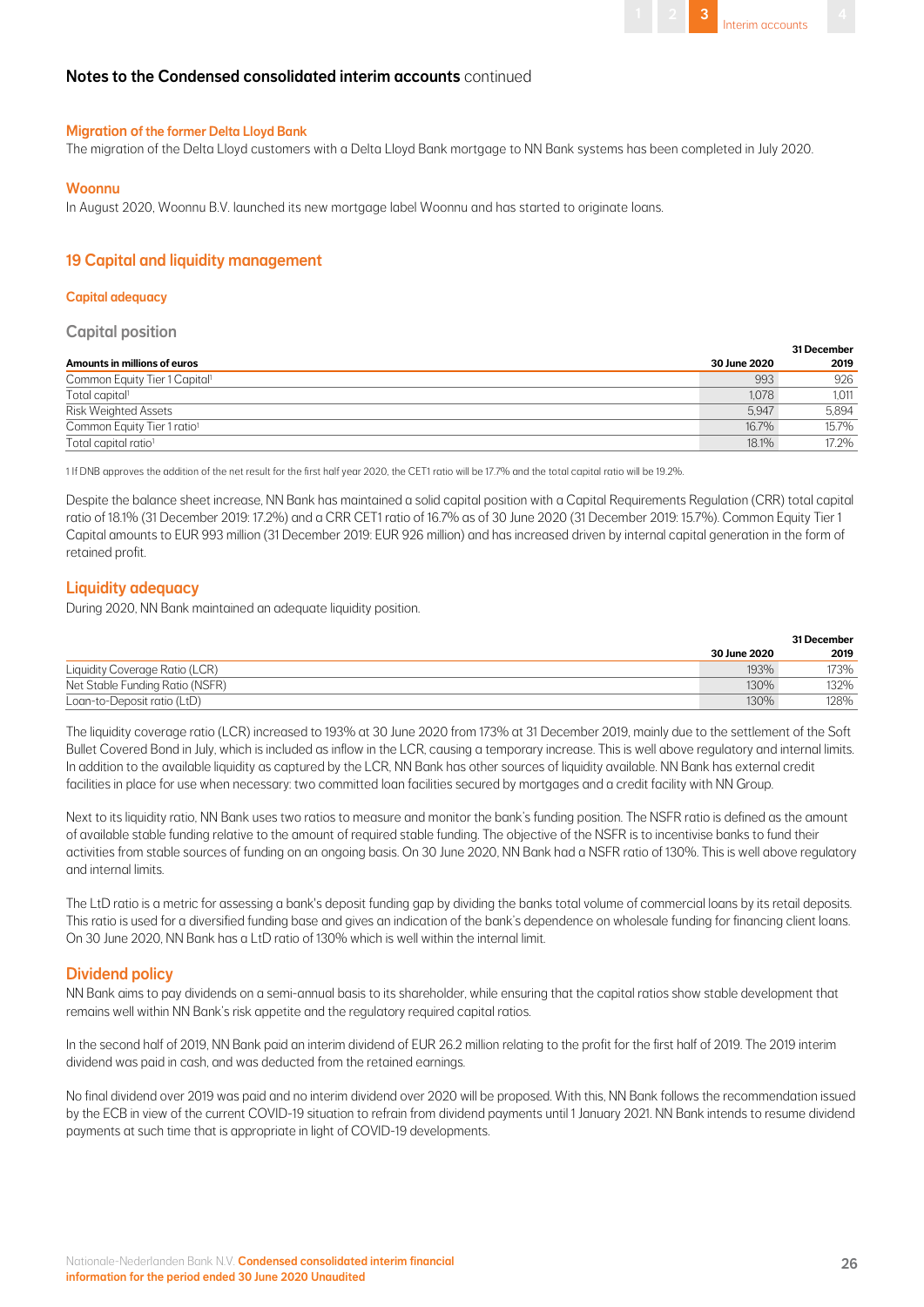

# Authorisation of the Condensed consolidated interim accounts

The interim report of NN Bank for the period ended 30 June 2020 was authorised for issue in accordance with a resolution of the NN Bank Management Board on 27 August 2020.

The Hague, 27 August 2020

# The Management Board

A.J.M. (Marcel) Zuidam, CEO and chair

C.H.A. (Kees) van Kalveen, CFO

P.C.A.M. (Pieter) Emmen, CRO

# The Supervisory Board

H.G.M. (Hein) Blocks, chair

A.A.G. (André) Bergen

D. (Delfin) Rueda

G.A. (Guus) Schoorlemmer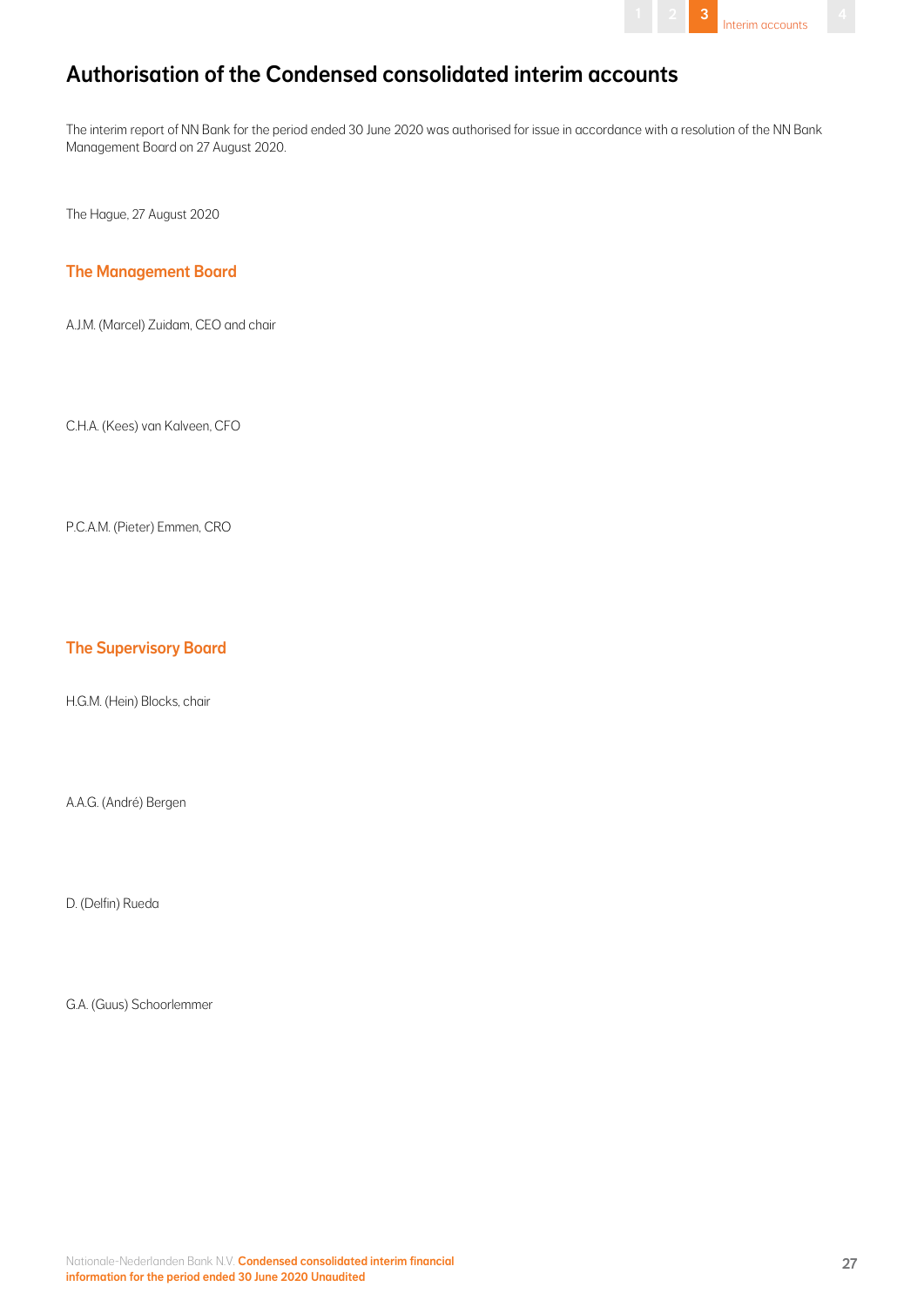# Independent auditor's review report

#### To: the Shareholder and Supervisory Board of Nationale-Nederlanden Bank N.V.

#### Our conclusion

We have reviewed the accompanying condensed consolidated interim accounts of Nationale-Nederlanden Bank N.V. (or hereafter: the "Company") based in The Hague. Based on our review, nothing has come to our attention that causes us to believe that the condensed consolidated interim accounts are not prepared, in all material respects, in accordance with IAS 34 'Interim Financial Reporting' as adopted by the European Union.

The condensed consolidated interim accounts comprises:

- 1. the condensed consolidated balance sheet as at 30 June 2020;
- 2. the following statements for the period 1 January 2020 up to and including 30 June 2020: the condensed consolidated profit and loss account, the condensed consolidated statements of comprehensive income, changes in equity and cash flows; and
- 3. the notes, comprising a summary of the significant accounting policies and other explanatory information.

#### Basis for our conclusion

We conducted our review in accordance with Dutch law, including the Dutch Standard 2410, 'Het beoordelen van tussentijdse financiële informatie door de accountant van de entiteit' (Review of interim financial information performed by the independent auditor of the entity). A review of interim financial information in accordance with the Dutch Standard 2410 is a limited assurance engagement. Our responsibilities under this standard are further described in the 'Our responsibilities for the review of the interim financial information' section of our report.

We are independent of Nationale-Nederlanden Bank N.V. in accordance with the Verordening inzake de onafhankelijkheid van accountants bij assurance-opdrachten (ViO, Code of Ethics for Professional Accountants, a regulation with respect to independence) and other relevant independence regulations in the Netherlands. Furthermore we have complied with the Verordening gedrags- en beroepsregels accountants (VGBA, Dutch Code of Ethics).

We believe the assurance evidence we have obtained is sufficient and appropriate to provide a basis for our conclusion.

#### Responsibilities of the Management Board and the Supervisory Board for the condensed consolidated interim accounts

The Management Board is responsible for the preparation and presentation of the condensed consolidated interim accounts in accordance with IAS 34 'Interim Financial Reporting' as adopted by the European Union. Furthermore, management is responsible for such internal control as it determines is necessary to enable the preparation of the condensed consolidated interim accounts that are free from material misstatement, whether due to fraud or error.

The Supervisory Board is responsible for overseeing the Company's financial reporting process.

Our responsibilities for the review of the condensed consolidated interim accounts

Our responsibility is to plan and perform the review in a manner that allows us to obtain sufficient and appropriate assurance evidence for our conclusion.

The level of assurance obtained in a limited assurance engagement is substantially less than the level of assurance obtained in an audit conducted in accordance with the Dutch Standards on Auditing. Accordingly, we do not express an audit opinion.

We have exercised professional judgement and have maintained professional scepticism throughout the review, in accordance with Dutch Standard 2410.

Our review included among others:

- Updating our understanding of the entity and its environment, including its internal control, and the applicable financial reporting framework, in order to identify areas in the condensed consolidated interim accounts where material misstatements are likely to arise due to fraud or error, designing and performing procedures to address those areas, and obtaining assurance evidence that is sufficient and appropriate to provide a basis for our conclusion;
- Obtaining an understanding of the internal control, as it relates to the preparation of the condensed consolidated interim accounts;
- Making inquiries of management and others within the entity;
- Applying analytical procedures with respect to information included in the condensed consolidated interim accounts;
- Obtaining assurance evidence that the condensed consolidated interim accounts agrees with, or reconciles to the entity's underlying accounting records;
- Evaluating the assurance evidence obtained;
- Considering whether there have been any changes in accounting principles or in the methods of applying them and whether any new transactions have necessitated the application of a new accounting principle;

Nationale-Nederlanden Bank N.V. Condensed consolidated interim financial information for the period ended 30 June 2020 Unaudited

4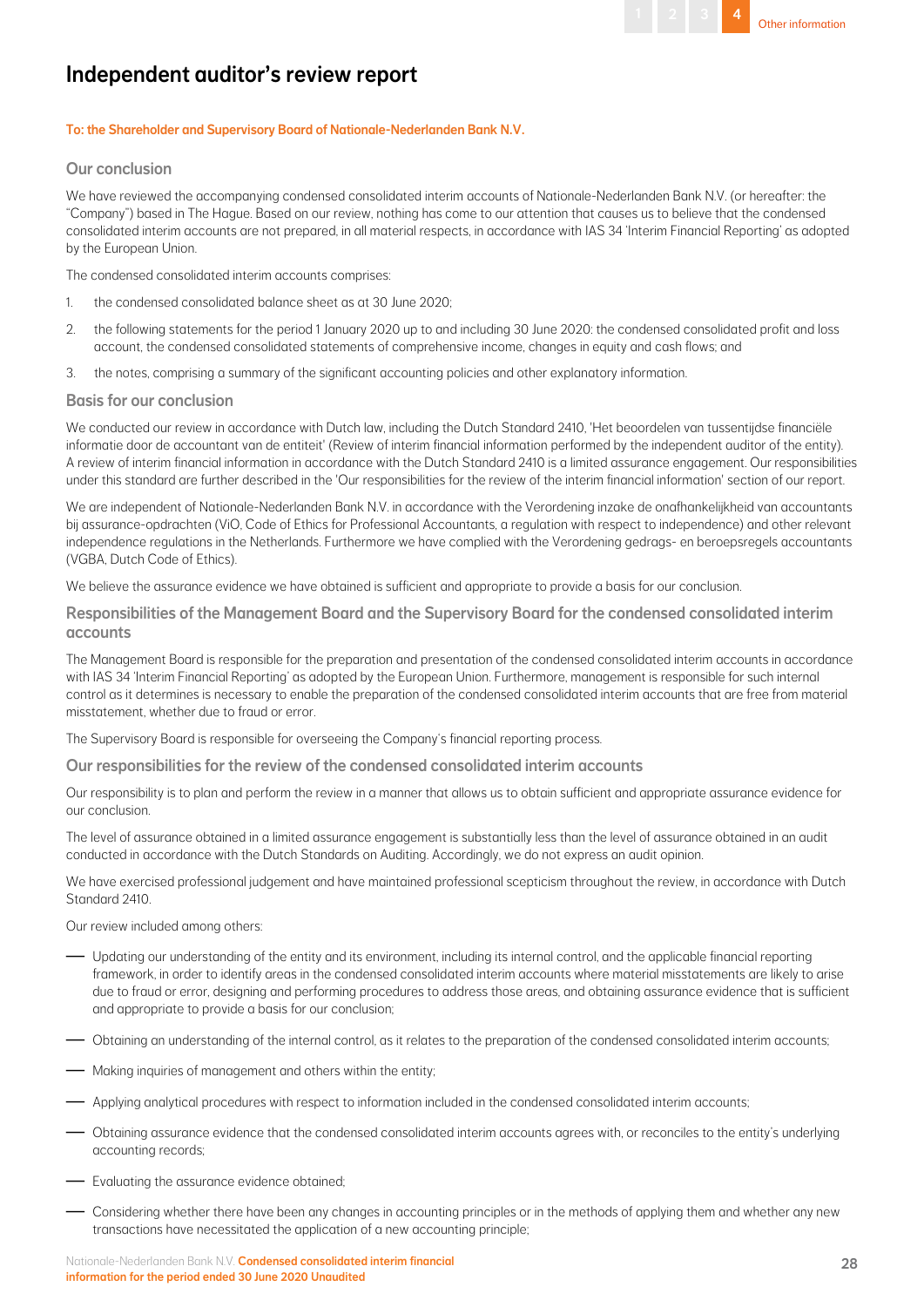

# Independent auditor's review report continued

- Considering whether management has identified all events that may require adjustment to or disclosure in the condensed consolidated interim accounts; and
- Considering whether the condensed consolidated interim accounts have been prepared in accordance with the applicable financial reporting framework and represents the underlying transactions free from material misstatement.

Amstelveen, 27 August 2020

KPMG Accountants N.V.

B.M Herngreen RA